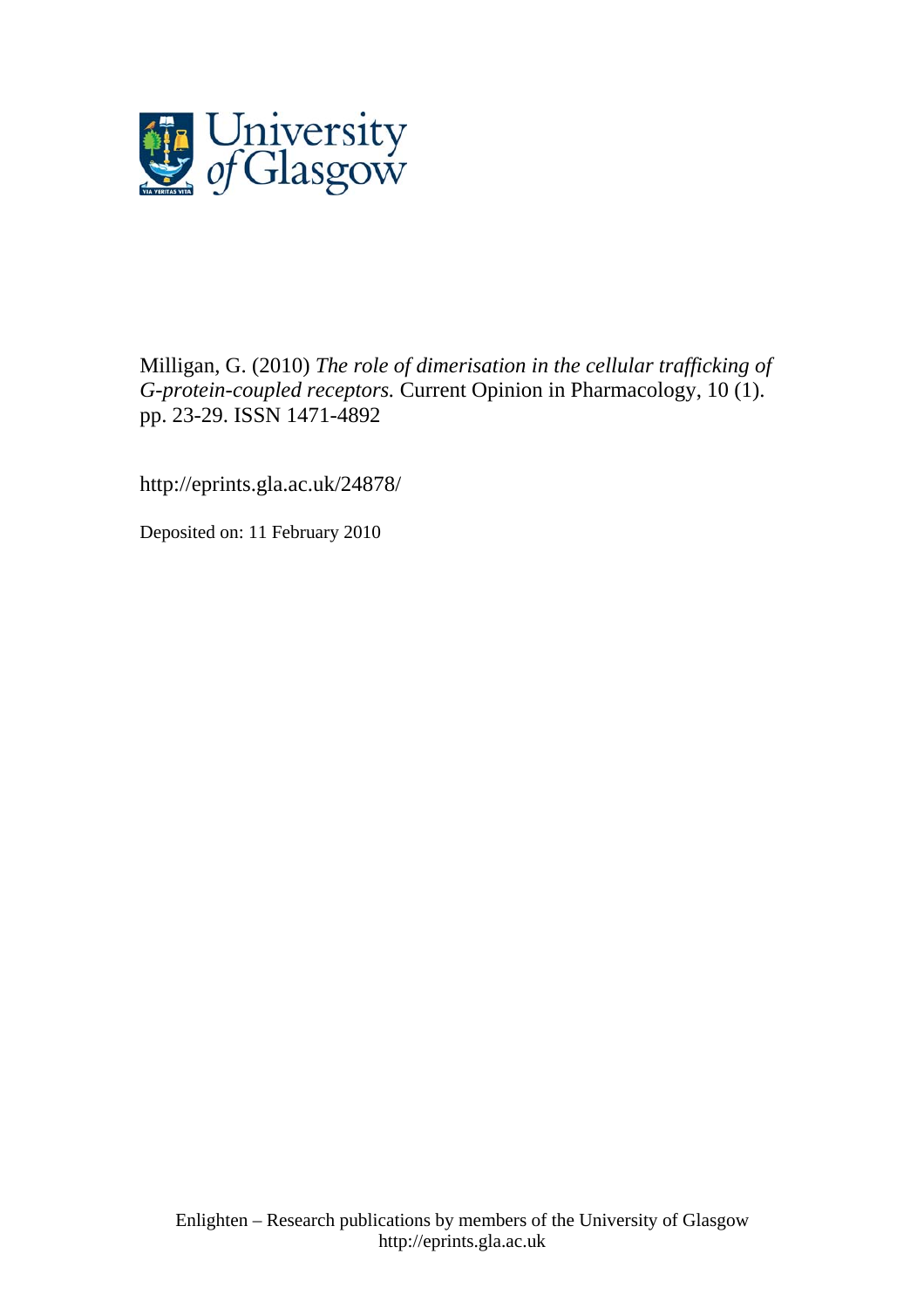# **The role of dimerization in the cellular trafficking of G protein-coupled receptors**

Graeme Milligan

Molecular Pharmacology Group, Neuroscience and Molecular Pharmacology, Faculty

of Biomedical and Life Sciences, University of Glasgow, Glasgow G12 8QQ,

Scotland, U.K.

e-mail: [g.milligan@bio.gla.ac.uk](mailto:g.milligan@bio.gla.ac.uk)

Corresponding author:

Graeme Milligan, 253 Wolfson Link Building, University of Glasgow, University Avenue, Glasgow G12 8QQ, Scotland, U.K.

Tel: +44 141 330 5557

FAX: +44 141 330 5481

e-mail: [g.milligan@bio.gla.ac.uk](mailto:g.milligan@bio.gla.ac.uk)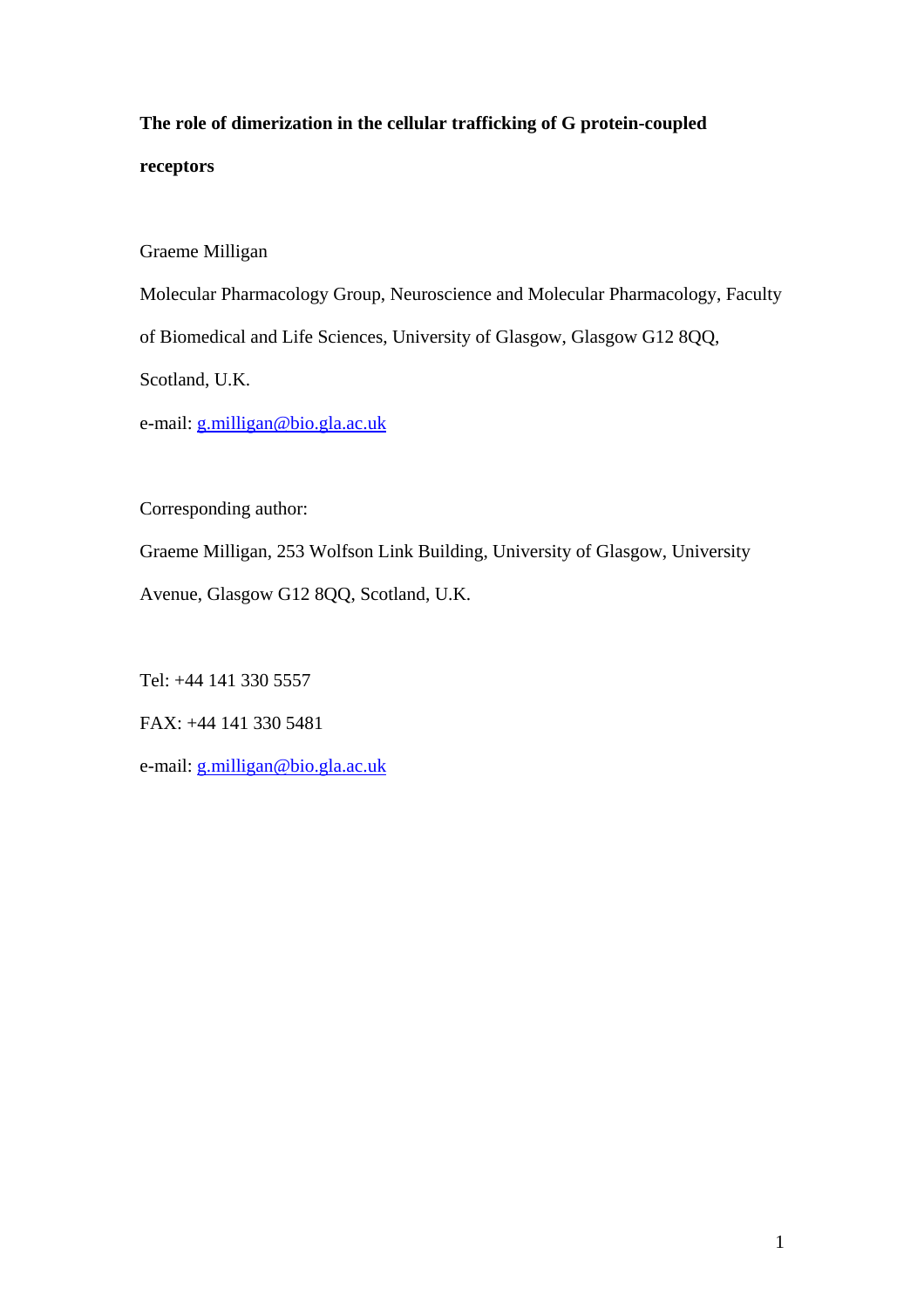### **Abstract**

The concept that G protein-coupled receptors can exist as homo- and/or hetero-meric complexes is now well established. Despite this, how dynamic such interactions are and if this may be modulated during receptor trafficking remain topics of debate. Use of endoplasmic reticulum trapping strategies and the generation of asymmetric homomers have started to provide information on the contribution of protein-protein interactions to receptor maturation, cell surface delivery and ligand-mediated endocytosis. Although dimer/oligomer formation appears to be essential for cell surface delivery of class A and class C GPCRs, this may not be the case for class B receptors.

# **Abbreviations**

BRET, bioluminescence resonance energy transfer; CFP, cyan fluorescent protein; ER, endoplasmic reticulum; FRET, fluorescence resonance energy transfer; GPCR, G protein-coupled receptors; TMD, transmembrane domain; YFP, yellow fluorescent protein;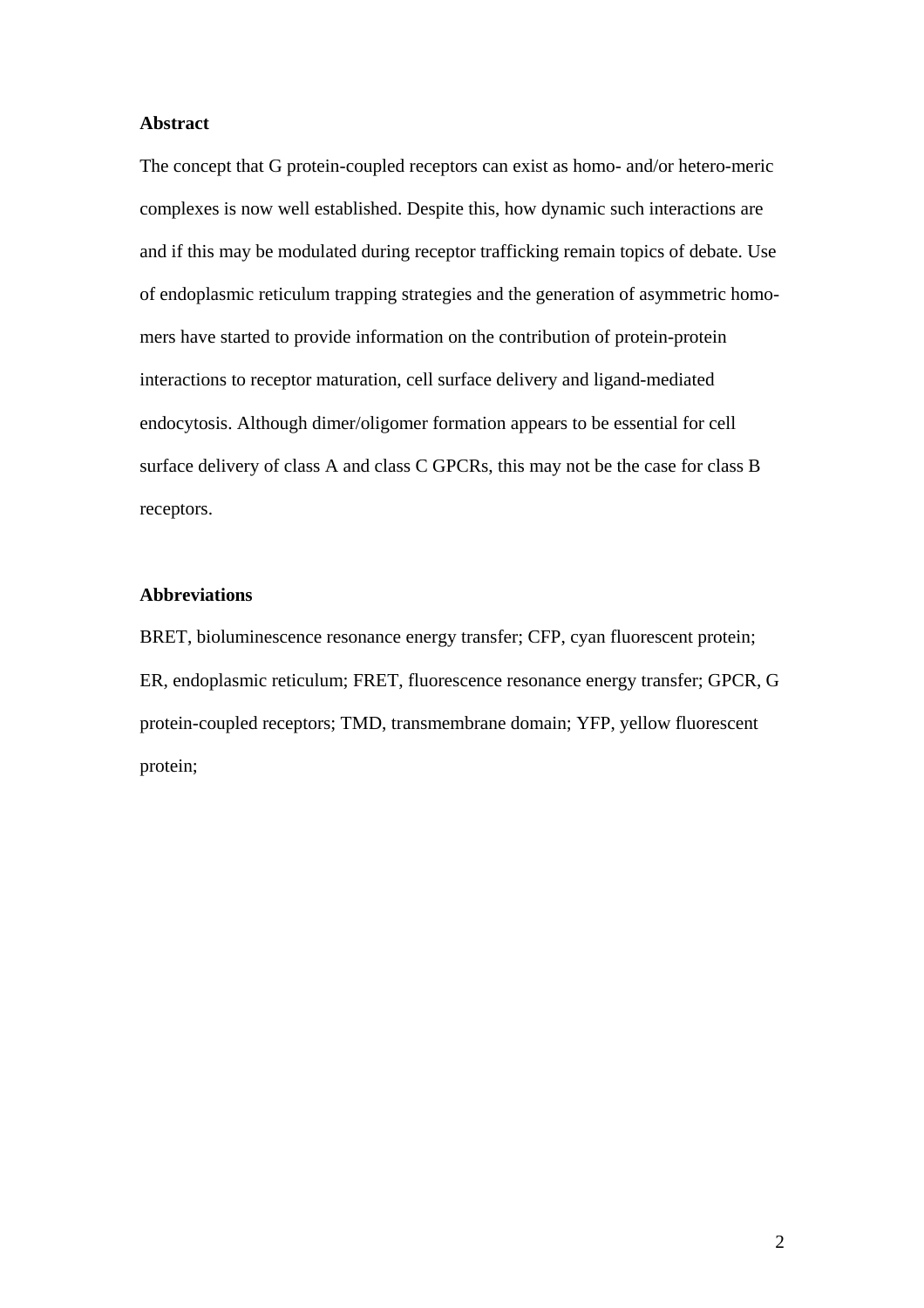#### **Introduction**

Following reconstitution of single, purified monomeric class A G protein-coupled receptors (GPCRs) into high-density lipoprotein phospholipid bilayer particles agonist ligands are able to activate added G protein [ 1-2 ]. Although such observations demonstrate clearly that monomeric GPCRs are able to initiate canonical, G proteinmediated signal transduction, and there are suggestions that certain observations consistent with GPCR quaternary structure have been over-interpreted [3], substantial evidence indicates that GPCRs are able to form and exist as dimers and/or higherorder oligomers [4-5]. The class C, metabotropic glutamate receptor-like  $GABA_B$ receptor was the first GPCR recognized to require quaternary structure for cell surface delivery and function (see [6] for review). The functional  $GABA_B$  receptor is a constitutive hetero-dimer (or possibly a hetero-tetramer [7]) formed by direct interactions between the polypeptide products of two distinct, but highly related genes. When expressed alone, the  $GABA_BR1$  polypeptide is retained in the endoplasmic reticulum (ER) due to the presence of an ER-retention sequence in the intracellular C-terminal tail. Co-expression of the  $GABA_BR2$  polypeptide generates protein-protein interactions that result in the retention motif being masked and allows cell surface delivery of the hetero-complex. Despite there being no substantial sequence conservation between class C GPCRs and members of other GPCR families, models that explore the importance of successful pre-assembly of dimers/oligomers in the ER have been explored recently for other classes of GPCRs. The proportion of GPCR populations that exist as dimeric/oligomeric complexes has also been a topic of recent debate, as has whether GPCRs internalize as dimers/oligomers following exposure to agonist ligands. These topics will form the basis of the current review.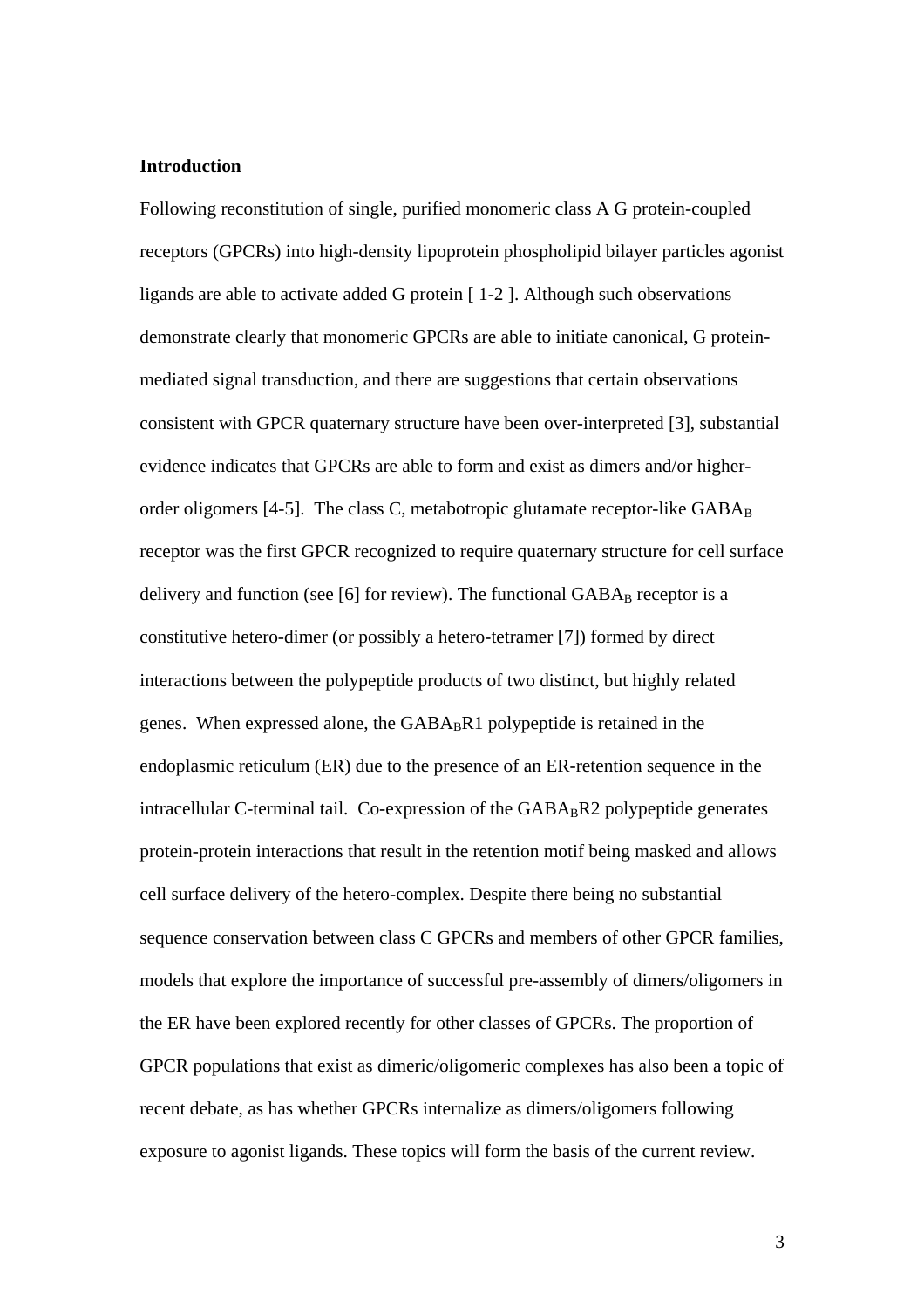#### **Where do GPCR dimers/oligomers form?**

Based on understanding the ER assembly of the heteromeric  $GABA_B$  receptor complex Salahpour et al., [8] replaced the C-terminal tail of the rhodopsin-like, class A  $\beta_2$ -adrenoceptor with the equivalent region of the GABA<sub>B</sub>R1. This generated a form of the  $\beta_2$ -adrenoceptor that was trapped inside transfected cells. This construct was also able to prevent cell surface delivery of co-expressed wild type  $\beta_2$ adrenoceptor and retained the wild type receptor in the ER [8]. These observations were consistent with the C-terminally modified receptor interacting with the wild type receptor but with an inability of wild type  $\beta_2$ -adrenoceptor to mask the GABA<sub>B</sub>R1 ER-retention motif introduced into the modified  $\beta_2$ -adrenoceptor. Furthermore, these studies also indicated that homo-dimerization of the  $\beta_2$ -adrenoceptor was unlikely to be governed largely or exclusively by interactions involving the C-terminal tail. Although other GPCRs closely related to the  $\beta_2$ -adrenoceptor were not tested, cell surface delivery of an N-terminally epitope-tagged form of the  $\beta_2$ -adrenoceptor was substantially higher when co-expressed with the full length  $GABA_BR1$  polypeptide than with the  $\beta_2$ -adrenoceptor containing the GABA<sub>B</sub>R1 C-terminal tail and ERretention motif [8]. Importantly, bioluminescence resonance energy transfer (BRET) studies indicated little interaction between the  $\beta_2$ -adrenoceptor and GABA<sub>B</sub>R1 [8], consistent with the concept that physical interactions between the wild type and the ER-retained, modified form of the  $\beta_2$ -adrenoceptor, rather than simply the presence of an ER-retained protein, was the basis for poor cell surface delivery of the wild type receptor. This general approach has the potential to be used to explore the selectivity and location of GPCR dimerization but is not restricted to use of the GABABR1 Cterminal ER trapping sequence. A number of other GPCRs, for example the  $\alpha_{2C}$ -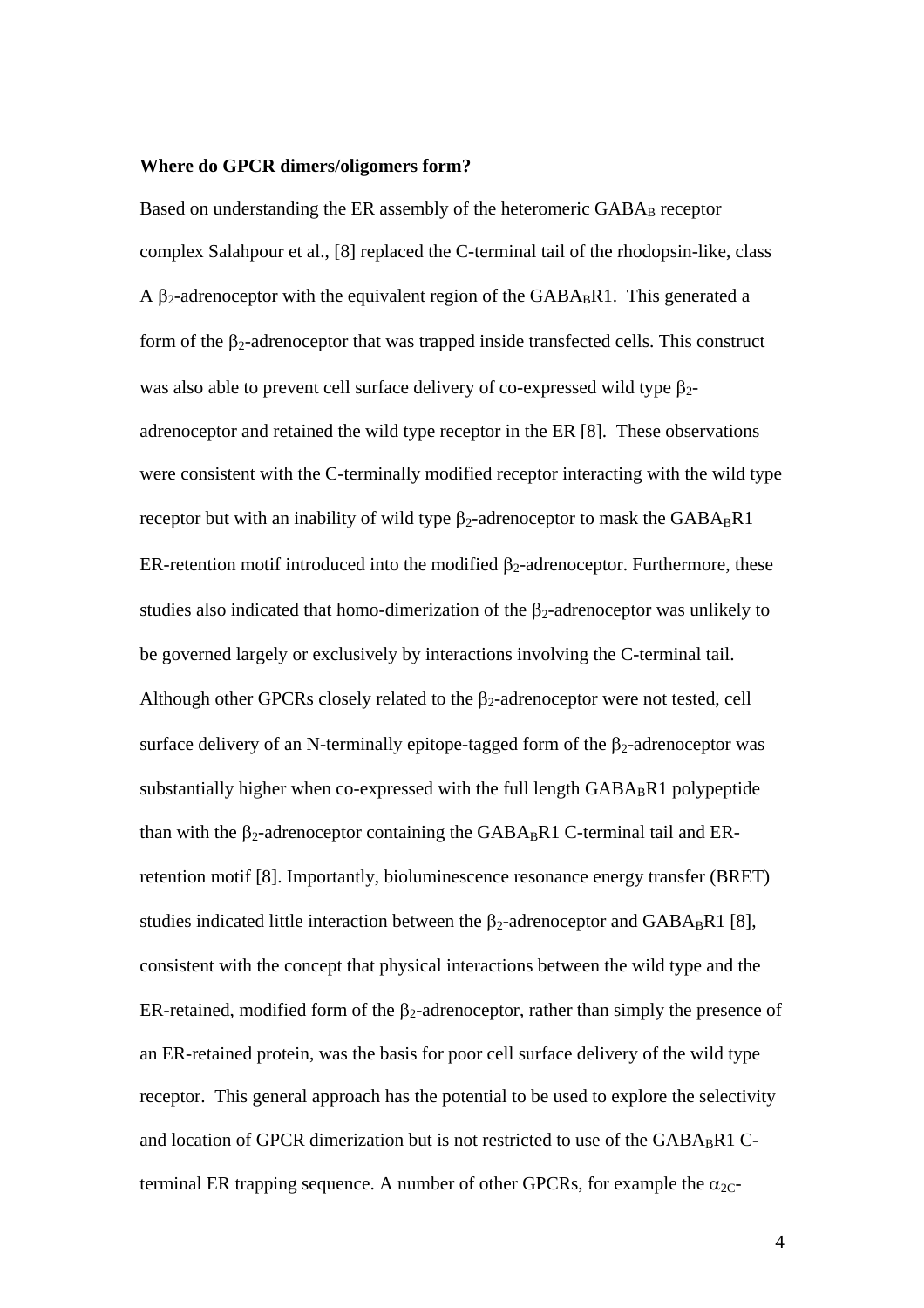adrenoceptor [9], contain what appear to be arginine-based ER-retention motifs. Indeed, transient expression of the  $\alpha_{2C}$ -adrenoceptor in HEK293 cells results in a pattern of expression consistent with predominant ER retention [9]. After addition of this ER-retention motif to the C-terminal tail of the chemokine CXCR1 receptor, Wilson et al., [9] noted both that the modified chemokine receptor was unable to reach the cell surface and that the ER-trapped CXCR1 receptor was able to limit cell surface delivery of co-expressed, wild type CXCR1. Furthermore, the ER-retained CXCR1 receptor also prevented cell surface delivery of the closely-related chemokine receptor CXCR2 [9], providing a clear example of the generation within the ER of a heteromer between closely related class A receptors. By contrast, co-expression of the ER-trapped CXCR1 receptor did not modulate cell surface delivery of the  $\alpha_{1A}$ adrenoceptor [9]. This was an important control because there are often concerns about the specificity of GPCR dimerization, particularly in transient transfection studies where it is difficult to define expression levels in individual cells. Because parallel saturation BRET studies [10] indicated that CXCR1 generated homomers and CXCR1-CXCR2 heteromers with equal efficiency, and also confirmed that the CXCR1 receptor did not interact with the  $\alpha_{1A}$ -adrenoceptor [9], such studies also suggested that the 'dominant-negative' effects of the ER-retained receptor to prevent surface delivery were correlated with, and might reflect, dimerization potential. Since these studies a number of other reports have generated data consistent with physical interactions between GPCR monomers being initiated within the ER. For example, an ER-retained mutant of the  $\alpha_{2B}$ -adrenoceptor is able to cause ER-retention of wild type  $\alpha_{2B}$ -adrenoceptor [11] as well as of the  $\alpha_{2A}$ -and  $\alpha_{2C}$ -adrenoceptors [11]. Furthermore, introduction of the ER-retained  $\alpha_{2B}$ -adrenoceptor mutant into cells that express various  $\alpha_2$ -adrenoceptor subtypes endogenously resulted in reduced cell surface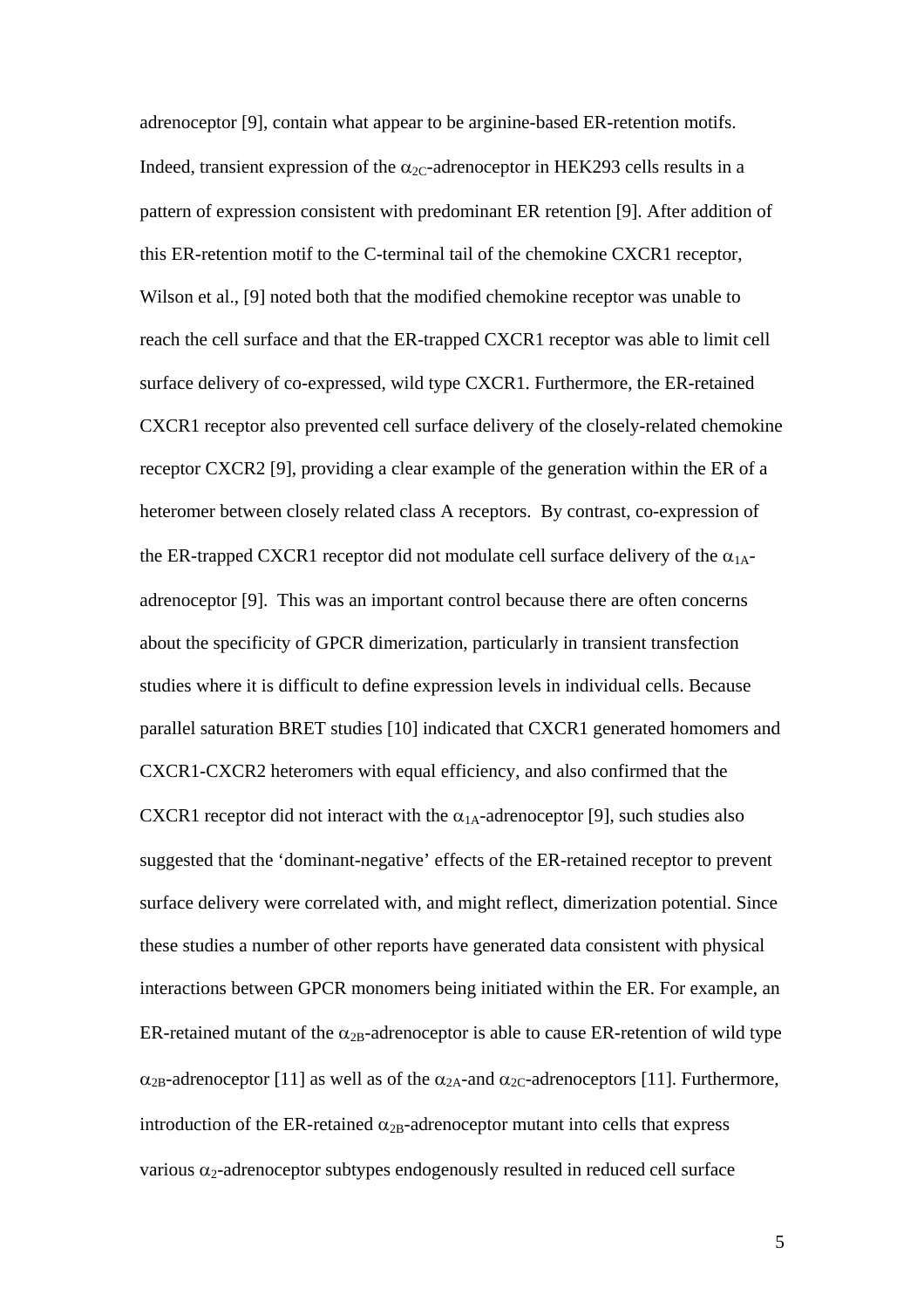delivery of the endogenous  $\alpha_2$ -adrenoceptor [11]. Fluorescence resonance energy transfer (FRET) measurements performed in cells co-expressing C-terminally cyan fluorescent protein (CFP)- and yellow fluorescent protein (YFP)-tagged serotonin 5-  $HT_{2C}$  receptors also identified interactions within the ER and, via time-lapse miscoscopy, such complexes were followed through the Golgi apparatus and to the plasma membrane [12]. As FRET efficiencies measured in the ER, Golgi, and plasma membrane compartments were similar, this suggested that the  $5-\text{HT}_{2C}$  receptor remained a dimeric or oligomeric complex as it trafficked to the cell surface after synthesis [12]. The ability to measure GPCR-GPCR interactions in cell fractions isolated from sucrose density and other gradient systems, initially employing timeresolved FRET measurements [13] and, more recently BRET studies [14], has also allowed demonstration of receptor homomers in distinct cellular compartments [13- 14]. Although not providing direct evidence on the location of biogenesis of GPCR dimers, such studies have confirmed populations of receptor homomers to co-migrate with ER markers, such as the protein-folding chaperone calnexin, as well as plasma membrane markers such as the  $Na^+/K^+$  ATPase [13-14]. Co-localization with calnexin and related chaperone proteins is of particular relevance as direct interactions of a number of GPCRs with calnexin has been shown [15-16] and relate to the progress of receptors from the ER if they are correctly folded.

It is unclear how, subsequently, variation in identity of the final transport vesicle populations for different GPCRs is determined, but a series of elements, often in different regions of the receptor sequence, can modulate export from the ER [17-18], and in many GPCRs there may be multiple such elements. However, recently, a single, highly conserved Leu residue in the first intracellular loop has been suggested to play an important role in ER export for a large number of GPCRs, including a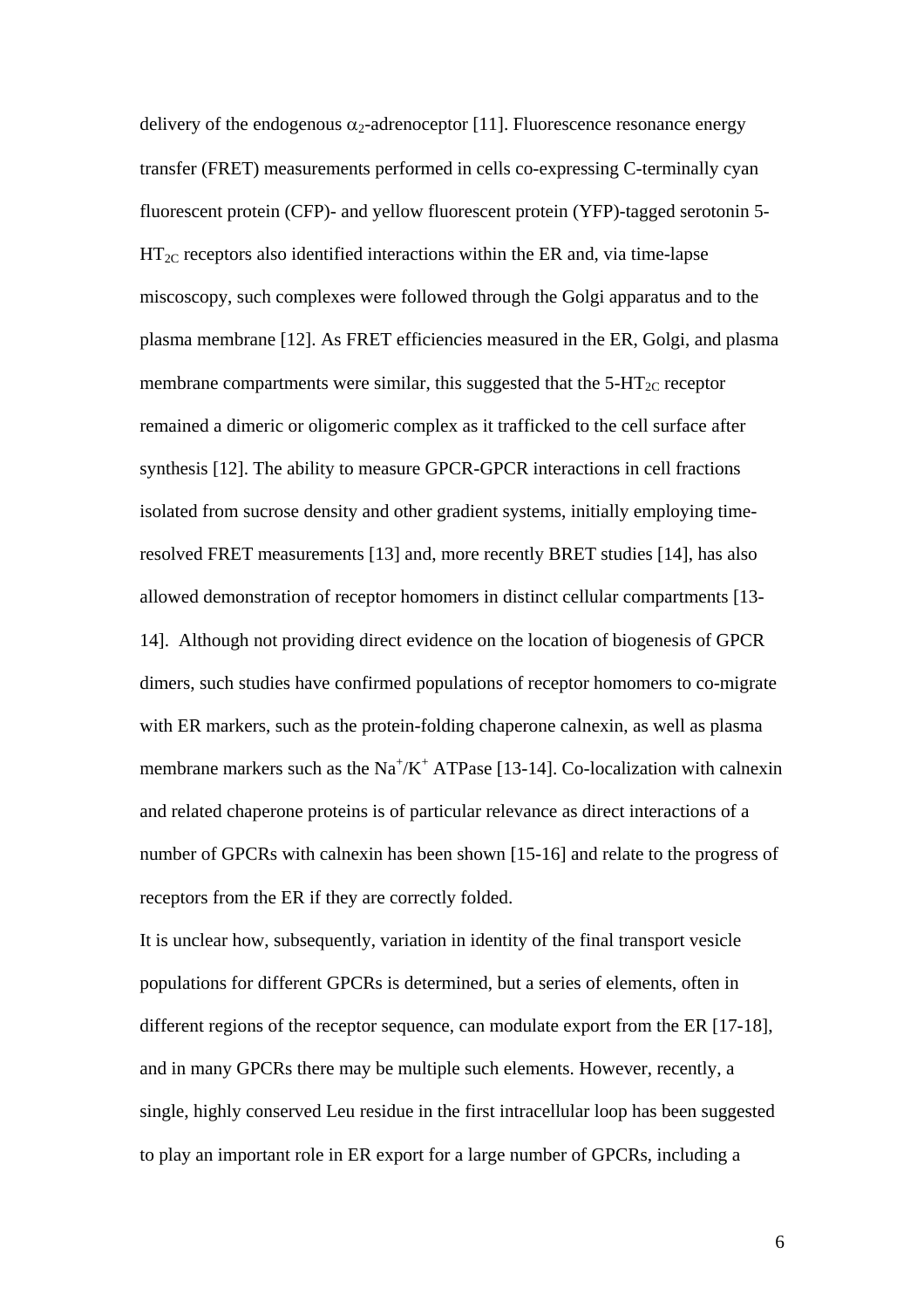range of adrenoceptors and the angiotensin  $AT_1$  receptor [19] and mutation of this residue may offer a general means to generate ER-retained mutants that could be used in the types of studies described above.

Pathways of cell surface delivery of GPCRs are less well studied than pathways of receptor internalization from the cell surface, but despite clear evidence of distinct vesicular pools being favoured by individual receptors [18, 20], the early stages of ER-quality control involving interactions with ER-resident chaperone proteins, and the subsequent processing of N-linked glycosylation, as GPCRs move from the ER to the Trans-Golgi Network are similar to other proteins that are destined to be trafficked via the secretory pathway. These ensure that only properly folded and assembled proteins proceed. In this regard it is important to note that it is well established that the quaternary structure of many other classes of cell surface receptors, such as ion channels and transforming growth factor receptors, as well as certain ATP binding cassette transporters, are pre-fabricated into the correct quaternary organization before cell surface delivery [21-22]. It is, therefore, hardly surprising that this general rule should also apply to GPCRs, and there is growing evidence that such quaternary complexes may contain G protein subunits as well the GPCR(s) [23]. There have been sporadic reports of the inability to replicate specific examples of GPCR heteromerization and, clearly, it is important to examine potential reasons for these discrepancies. For example, although the proclivity of the angiotensin  $AT_1$  receptor to form heteromers with the bradykinin B2 receptor has recently been questioned [24], it has also recently been suggested that the expression level of the chaperone protein calreticulin defines the effectiveness of these interactions [25] as only the properly folded and fully mature bradykinin B2 receptor is reported to interact with the angiotensin  $AT_1$  receptor [25]. If this is a general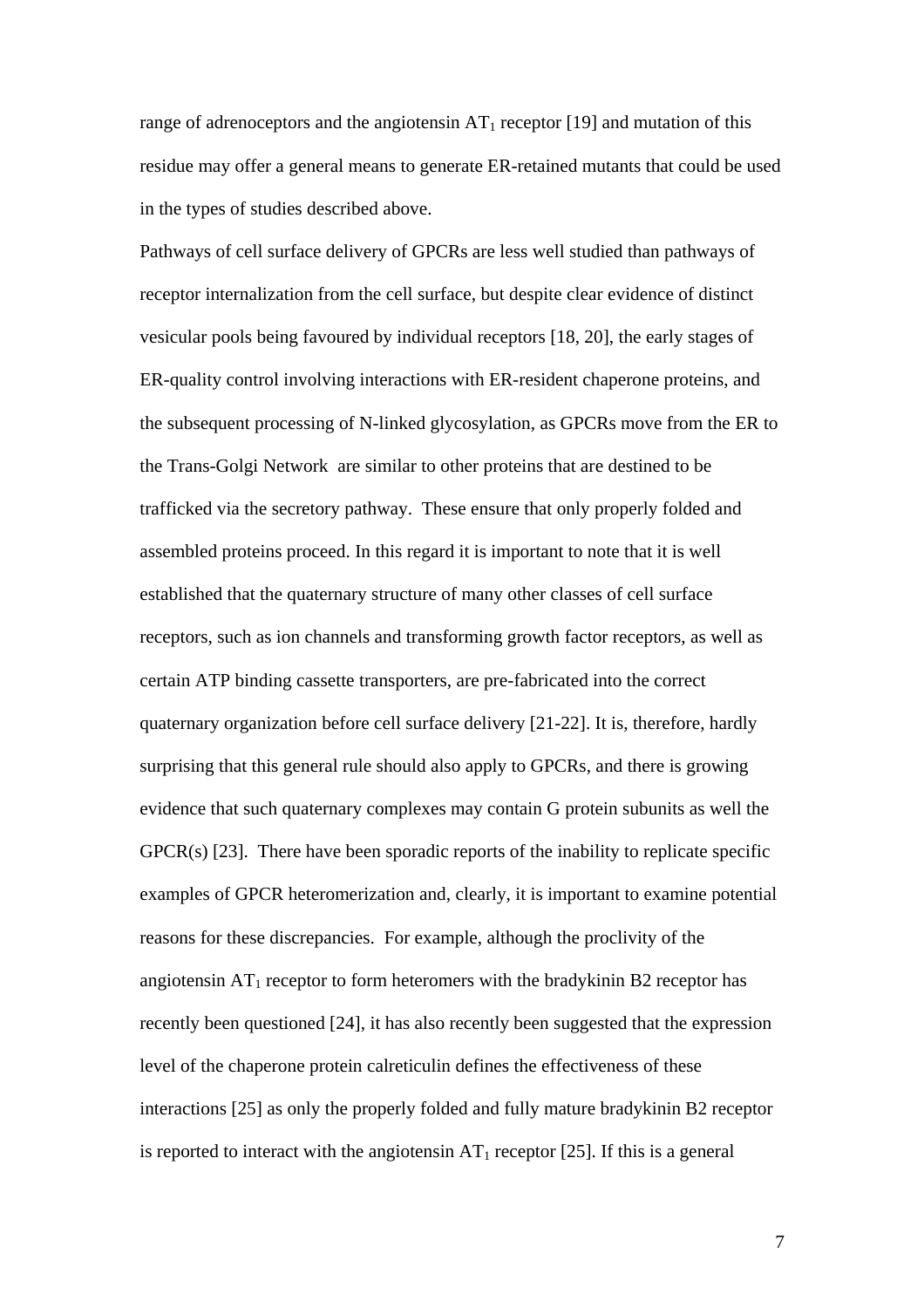feature, it may be helpful in defining the earliest stages of GPCR heteromer generation and, potentially, also homomer formation. In this context it is also interesting to note that cell surface delivery of a DOP-MOP opioid receptor heteromer can be controlled by a Golgi chaperone named RTP4 [26], potentially via RTP4 protecting the DOP-MOP heteromer from ubiquitination and degradation [26]. This can lead to an increase in surface heteromer levels [26].

#### **Receptor co-expression can enhance cell surface delivery of GPCRs**

In contrast to the 'dominant negative' effects of certain GPCRs and mutants thereof, there are also a number of reports, apart from the  $GABA_B$  receptor, in which coexpression of a second GPCR promotes cell surface delivery of the GPCR being studied [27-28]. For example, a number of adrenoceptor subtypes have been shown to both interact with the  $\alpha_{1D}$ -adrenoceptor and to promote its cell surface delivery and function [28-29]. Although the physiological significance remains unclear, interaction with certain GPCRs has also been suggested as a means to promote cell surface delivery in heterologous systems of a number of olfactory receptors to allow their characterization [30]. Although these examples do not require the co-presence of receptor ligands, the concept that cell permeant, small molecule ligands can promote cell surface delivery of a number of GPCR mutants by altering their conformation such that they can now (by)pass the quality control systems of the ER has been widely explored in recent times and such 'pharmacological chaperones' [27, 31-32] have been discussed widely in terms of their clinical potential. Furthermore, extensions of the ability of such ligands to recover the structural organization and trafficking of newly synthesized GPCRs have recently been used to provide novel insights into the location and relevance of GPCR dimerization.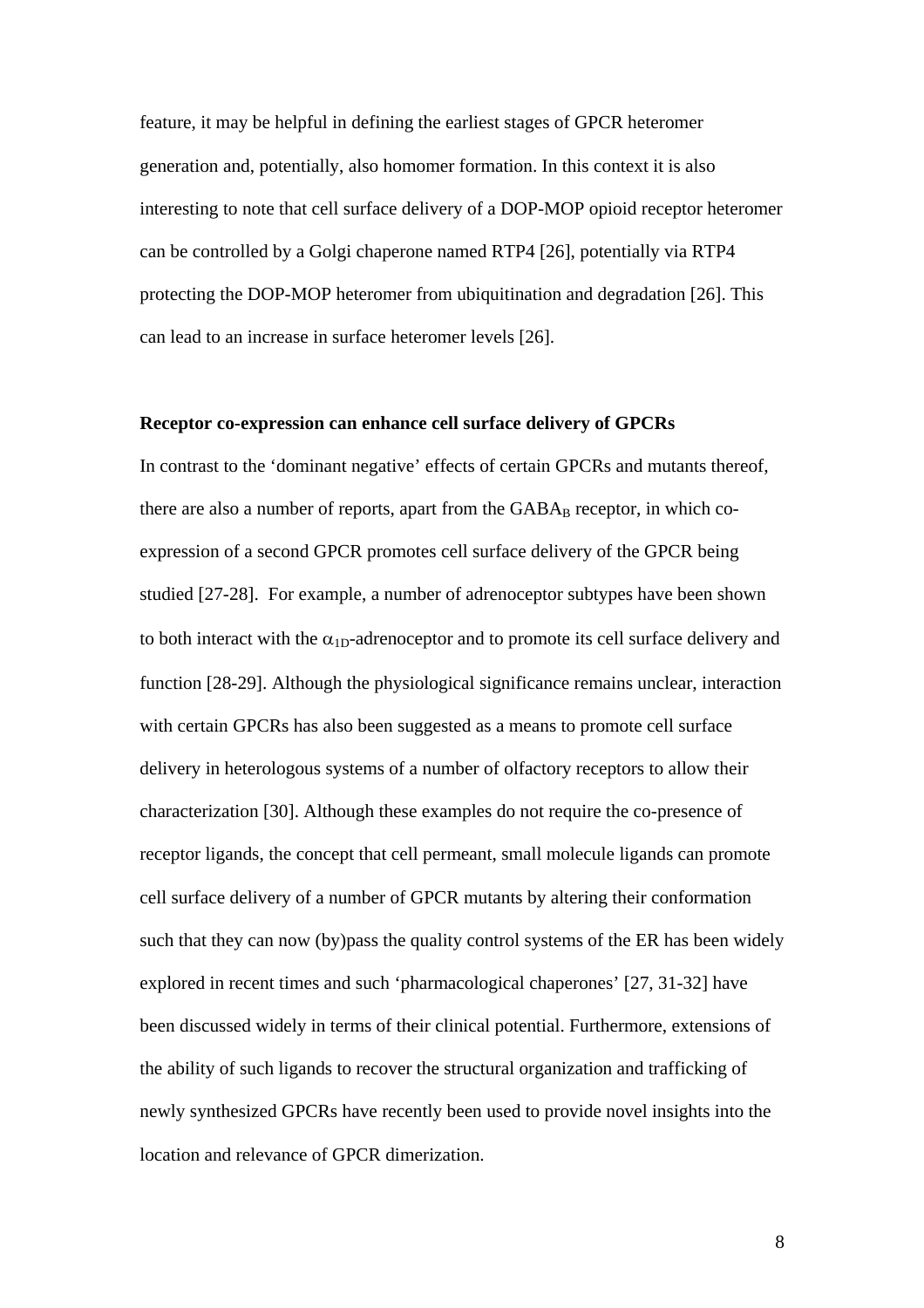# **Do mutations and manipulations that interfere with GPCR dimerization modulate ER release and cell surface trafficking?**

Many GPCRs that are associated with disease lack function because they fail to pass ER export quality control and reach the cell surface [31-35], rather than being inherently unable to bind ligands and generate signals. This lack of cell surface delivery results in the protein being routed for degradation. In many cases such mutants can also act as 'dominant-negatives' as they also prevent the cell surface delivery of a co-expressed wild type form of the GPCR and, in physiological settings, this can account for function being reduced by more than the anticipated 50% in individuals heterozygous for the mutation. For example, for the class  $C Ca^{2+}$  sensing receptor a series of mutants including Arg<sup>66</sup>His and Arg<sup>66</sup>Cys, that are associated with familial hypocalciuric hypercalcemia/neonatal severe hyperparathyroidism, lack mature glycosylation, and are localized within the ER but not within the Golgi apparatus [34]. Photo-bleaching FRET microscopy showed that these mutants, as well as the wild type receptor were dimerized in the ER [34]. Equally, a number of mutants of the melanocortin 1 receptor are retained intracellularly and have 'dominant negative' effects on the function of the wild type receptor [35]. However, although it remains to be investigated fully, it is unlikely that many of these or related mutations are located directly at key GPCR dimeric interfaces (see next paragraph). Despite this, if GPCR mutants that are limited in their ability to dimerize are ER-retained they may be useful in understanding some aspects of the role of dimerization in GPCR assembly.

Canals et al., [36] took advantage of the disrupted oligomeric organization of an  $\alpha_{1B}$ adrenoceptor that contains pairs of point mutations in transmembrane domains (TMD)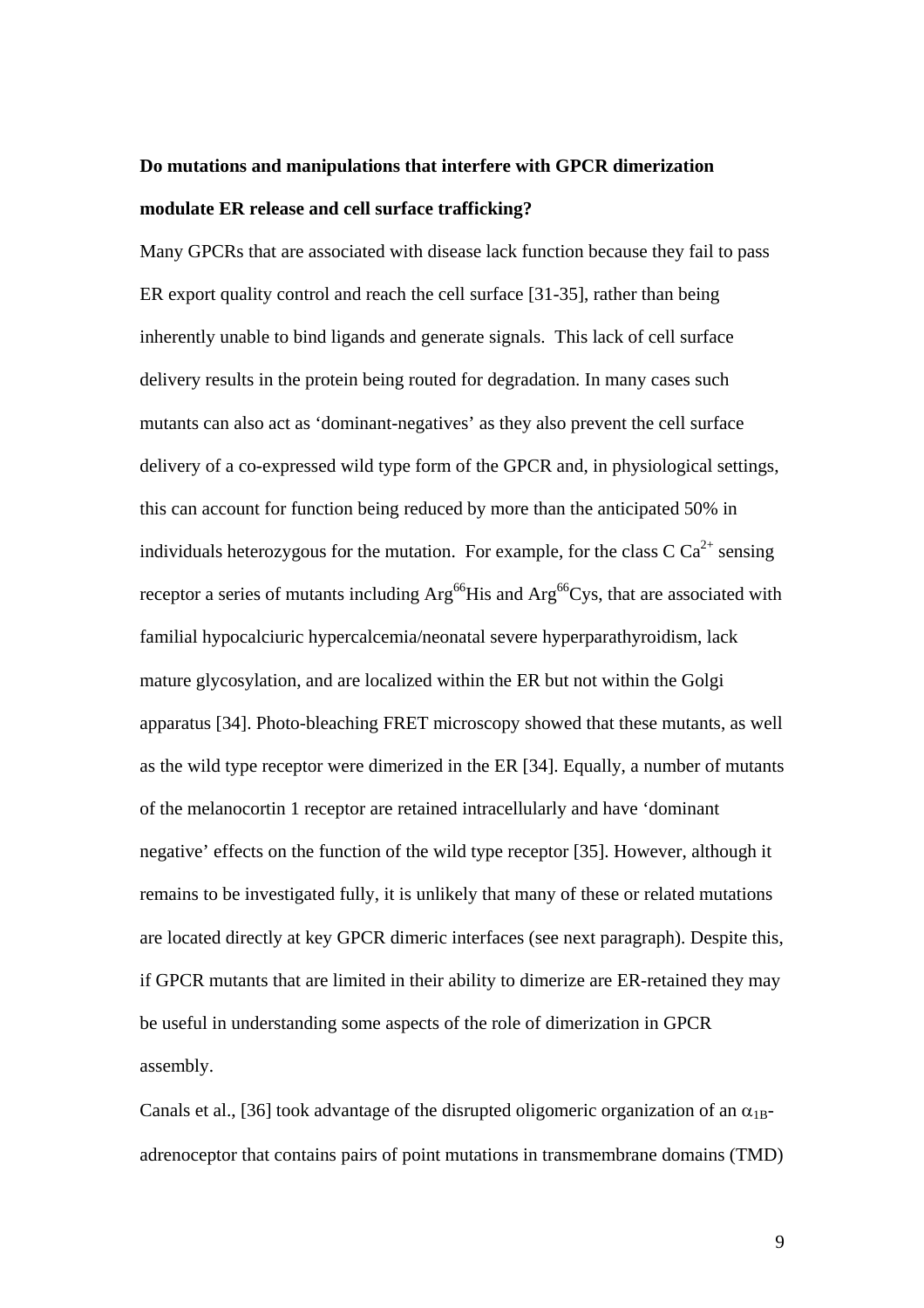I and IV. This mutant was ER-retained when expressed either transiently [37] or stably [36] in HEK293 cells and prevented cell-surface delivery of co-expressed wild type  $\alpha_{1B}$ -adrenoceptor [36-37]. Although mutated at 4 positions the modified  $\alpha_{1B}$ adrenoceptor clearly retained core structure because it was able to bind  $\alpha_1$ adrenoceptor ligands, such as  $[3H]$ prazosin, with affinity akin to the wild type receptor [36-37] and, although ER-retained, did retain some capacity to generate oligomeric contacts because expression of pairs of this mutant that were C-terminally tagged with bi-molecular fluorescence complementation-competent fragments of YFP [38], resulted in generation of an ER-restricted fluorescent signal [37]. However, sequential three-colour FRET measurements indicated that the detailed organizational quaternary structure of the mutant was different from wild type  $_{1B}$ -adrenoceptor [37]. The TMD mutant  $\alpha_{1B}$ -adrenoceptor was transported to the surface in cells that were exposed to prazosin and other ligands with affinity for the  $\alpha_{1B}$ -adrenoceptor [36-37] and in the presence of such a 'pharmacological chaperone' the quaternary structure of the TMD mutant  $\alpha_{1B}$ -adrenoceptor, monitored by 3 colour FRET, was restored to something akin to that of wild type  $\alpha_{1B}$ -adrenoceptor [37]. Interestingly, prazosin is not a highly cell permeant ligand and the  $EC_{50}$  to promote cell surface delivery of the TMD mutant  $\alpha_{1B}$ -adrenoceptor was some 50-100 fold higher than the  $K_d$  for binding in broken cell preparations [36-37]. This was interpreted as indicating the poor access of prazosin to the ER-retained receptor as the ligand would be required to equilibrate across not only the plasma membrane but the ER membrane as well. The studies indicated that binding of an appropriate ligand was able to either assist folding and/or engender a conformational alteration that enhanced dimerization. To assess if the pharmacological chaperone caused cell surface delivery of a quaternary homomeric complex rather than simply monomers of the  $\alpha_{1B}$ -adrenoceptor, Canals et al., [36]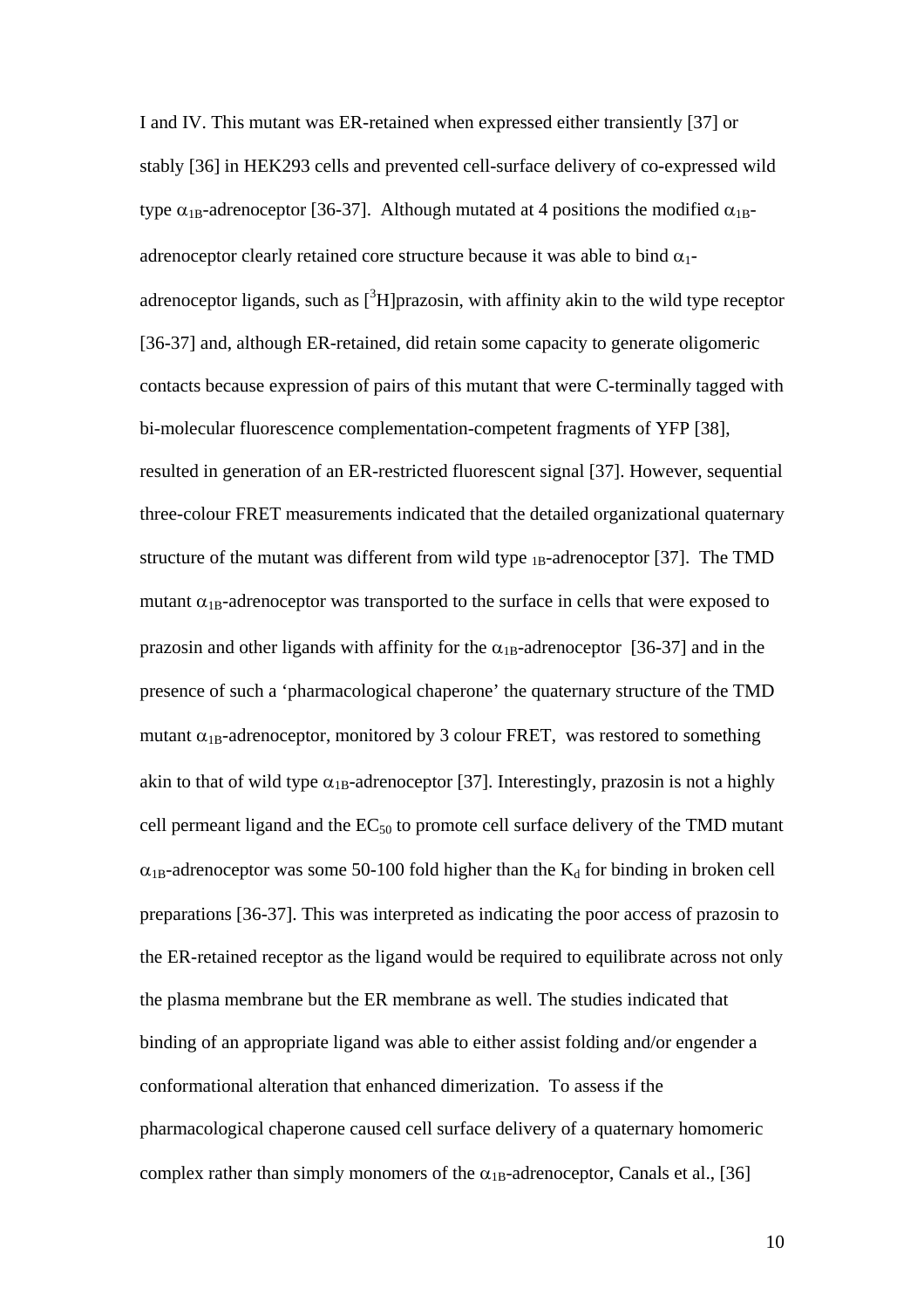also generated a mutant  $\alpha_{1B}$ -adrenoceptor that was unable to bind prazosin. This mutant Asp<sup>125</sup>Ala  $\alpha_{1B}$ -adrenoceptor, as for the wild type receptor, was both successfully delivered to the cell surface when expressed in isolation in HEK293 cells and became ER-trapped when co-expressed with the TMD mutant  $\alpha_{1B}$ -adrenoceptor [36]. Importantly, addition of prazosin to cells co-expressing  $\text{Asp}^{125}\text{Ala}\ \alpha_{1B}$ adrenoceptor and the TMD mutant  $\alpha_{1B}$ -adrenoceptor resulted in their co-delivery to the cell surface [36]. As a further control, addition of the  $Asp<sup>125</sup>Ala$  mutation into the TMD mutant  $\alpha_{1B}$ -adrenoceptor generated a form of the receptor that was retained in the ER when expressed but which could not be recovered and trafficked to the cell surface by prazosin or other ligands with  $\alpha_{1B}$ -adrenoceptor affinity, demonstrating that interaction of the pharmacological chaperone at the orthosteric binding site was required. As the Asp<sup>125</sup>Ala  $\alpha_{1B}$ -adrenoceptor cannot bind ligands, the results of the co-expression studies indicated that it must have been carried to the cell surface in a homomeric complex with the TMD mutant  $\alpha_{1B}$ -adrenoceptor [36]. Previous studies had shown that the  $\alpha_{1B}$ -adrenoceptor exists as an oligomer rather than a strict dimer [37]. However, these trafficking studies were not appropriate to usefully define whether the overall size of the complex changed in response to binding of the antagonist chaperone ligand, as has recently been suggested for the muscarinic M1 acetylcholine receptor upon binding of the antagonist pirenzepine [39]. In support of a model in which receptor homomers are pre-assembled in the ER and trafficked subsequently to the cell surface, Kobayashi et al., [40] noted that mutation of residue Val 179 of the  $\beta_1$ -adrenoceptor (position 4.46 in the Ballesteros and Weinstein nomenclature, in which the most conserved amino acid in each transmembrane domain across the class A GPCR family is designated X.50 and other amino acids are then related to this position based on the primary amino acid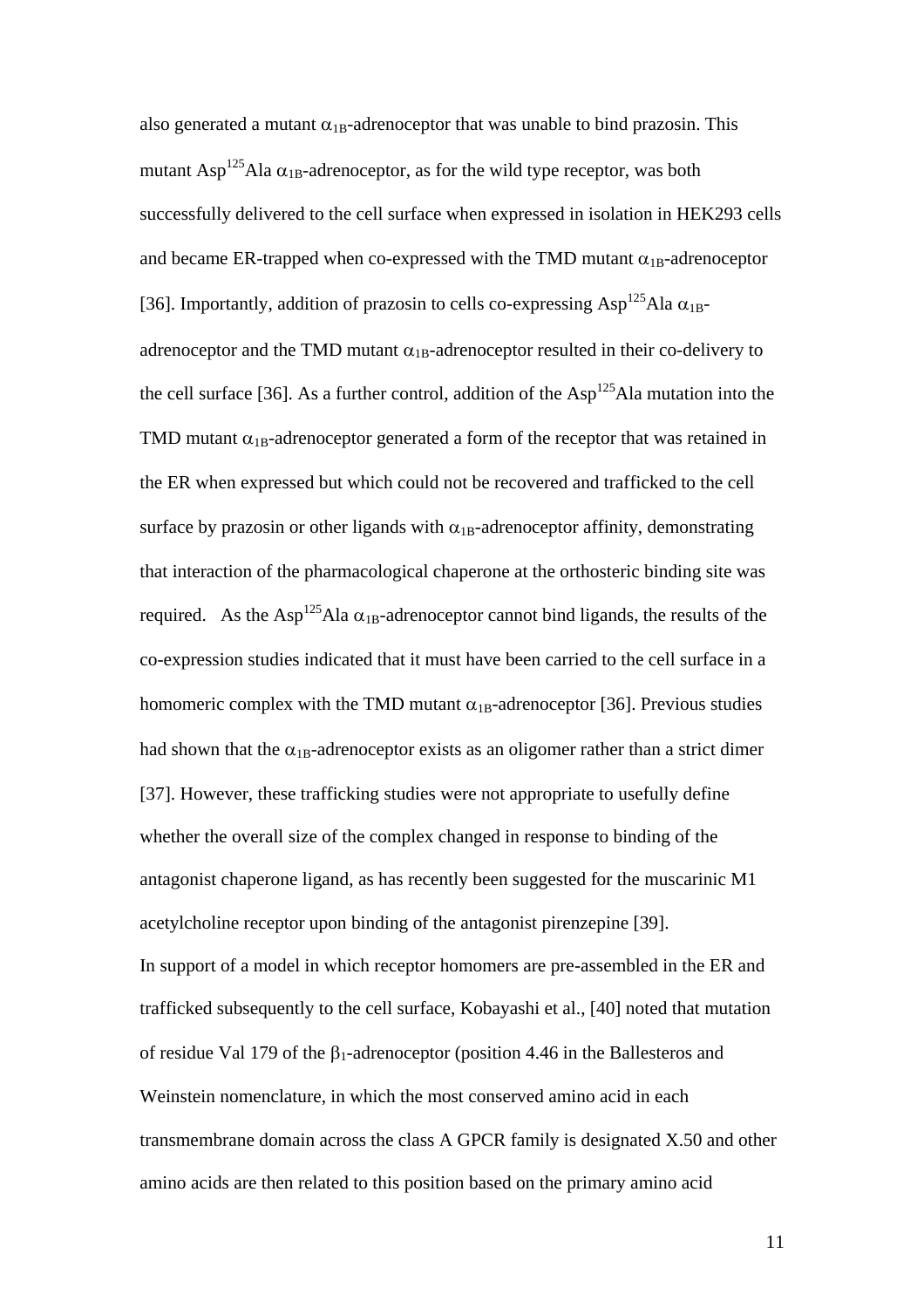sequence. Hence in TMD 4 of the  $\beta_1$ -adrenoceptor the Trp residue at position 183 in the primary sequence is residue 4.50 and residue 179 is 4 amino acids earlier in the primary sequence) or of Trp 183 (position 4.50) resulted in intracellular retention of the modified receptor. In both cases, cell surface delivery was enhanced by treatment of cells with antagonists, such as alprenolol, that bind the  $\beta_1$ -adrenoceptor. The Val 179 and Trp 183 mutants also displayed increased  $BRET<sub>50</sub>$  values in 'saturation' BRET [10] studies designed to explore the avidity of protein-protein interactions, consistent with a reduced interaction affinity and propensity to dimerize. The BRET $_{50}$ value for  $\text{Trp}^{183}\text{Ala} \beta_1$ -adrenoceptor was reduced to close to the value observed for the wild type  $\beta_1$ -adrenoceptor following treatment of cells with alprenolol, but whilst the  $EC_{50}$  for alprenolol was considerably greater than the anticipated  $K_d$  at the wild type  $\beta_1$ -adrenoceptor, direct estimates of the affinity of ligands for the mutated receptor were not reported. Despite this, these studies are entirely consistent with a model in which correct interactions to generate an appropriately folded receptor homomer are required for the receptor to be allowed to traffic to the cell surface. In a rather different, but conceptually related approach, Kong et al., [41] demonstrated that although when expressed individually, both the wild type dopamine D1 receptor and an  $\text{Asp}^{103}\text{Ala}$  mutant that is anticipated to be unable to bind cates cholamine ligands, were delivered to the cell surface, their co-expression resulted in intracellular trapping of both. The asymmetric homomer so produced could be recovered to the cell surface only with the use of cell-permeant agonists and not antagonists [41], suggesting that a conformational change associated with receptor activation was required to generate trafficking-competent quaternary structure. Few studies have attempted to define whether the overall molecular organisation of GPCRs alters during trafficking from ER/Golgi to the cell surface but Vidi et al., [42] have used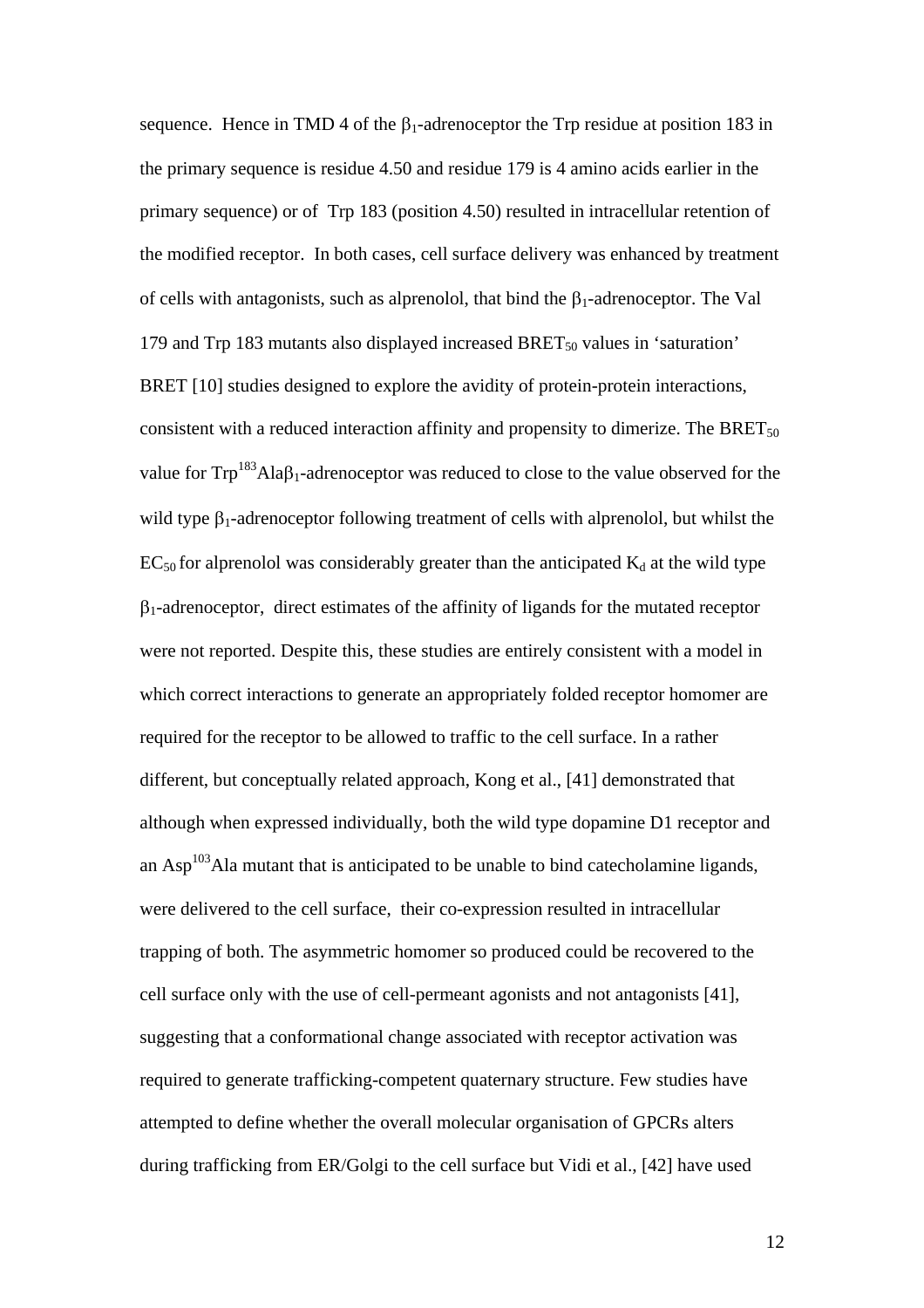combinations of bi-molecular fluorescence complementation and FRET to explore this issue for the adenosine A2a receptor, concluding that dimers may be trafficked from the ER to the plasma membrane with subsequent higher-order oligomerization occurring at the plasma membrane. These are challenging experiments, not least because the essentially irreversible formation of the bi-molecular fluorescence complementation signal defines that interactions identified in this way are likely to remain at least in the dimeric state, and further work is required to explore this topic. It is of considerable interest that in the studies of both Canals et al., [36] and Kobayashi et al., [40] mutation of amino acids within TMD IV resulted in ERtrapping, and inefficient, but not elimination of, homomerization. Although other regions of GPCRs have been implicated as being dimer interfaces (see [4] for review), many recent studies have indicated elements of TMD IV to be important for homodimeric interactions [37, 43-44]. It is further of interest that in the  $\beta_1$ -adrenoceptor one of these amino acids is the Trp residue that is the most highly conserved residue in TMD IV and, therefore, must play an important role because it is so highly conserved in class A GPCRs. However, at least in the adenosine A1 receptor, mutation of this residue to Ala does not alter homomer formation or cellular trafficking [45]. As such, a general role for this residue in dimerization remains unproven and probably unlikely. Moreover, in a number of X-ray structures of GPCRs a molecule of cholesterol is bound at this location (see [46] for review) and the implications of this for GPCR quaternary structure are unclear. Furthermore, it is even more difficult to extrapolate predictions to GPCR heteromers. For example, although TMD IV mutations modulated homo-dimerization of the  $\beta_1$ -adrenoceptor they did not alter interactions between the  $\beta_1$ -adrenoceptor and the  $\beta_2$ -adrenoceptor [40].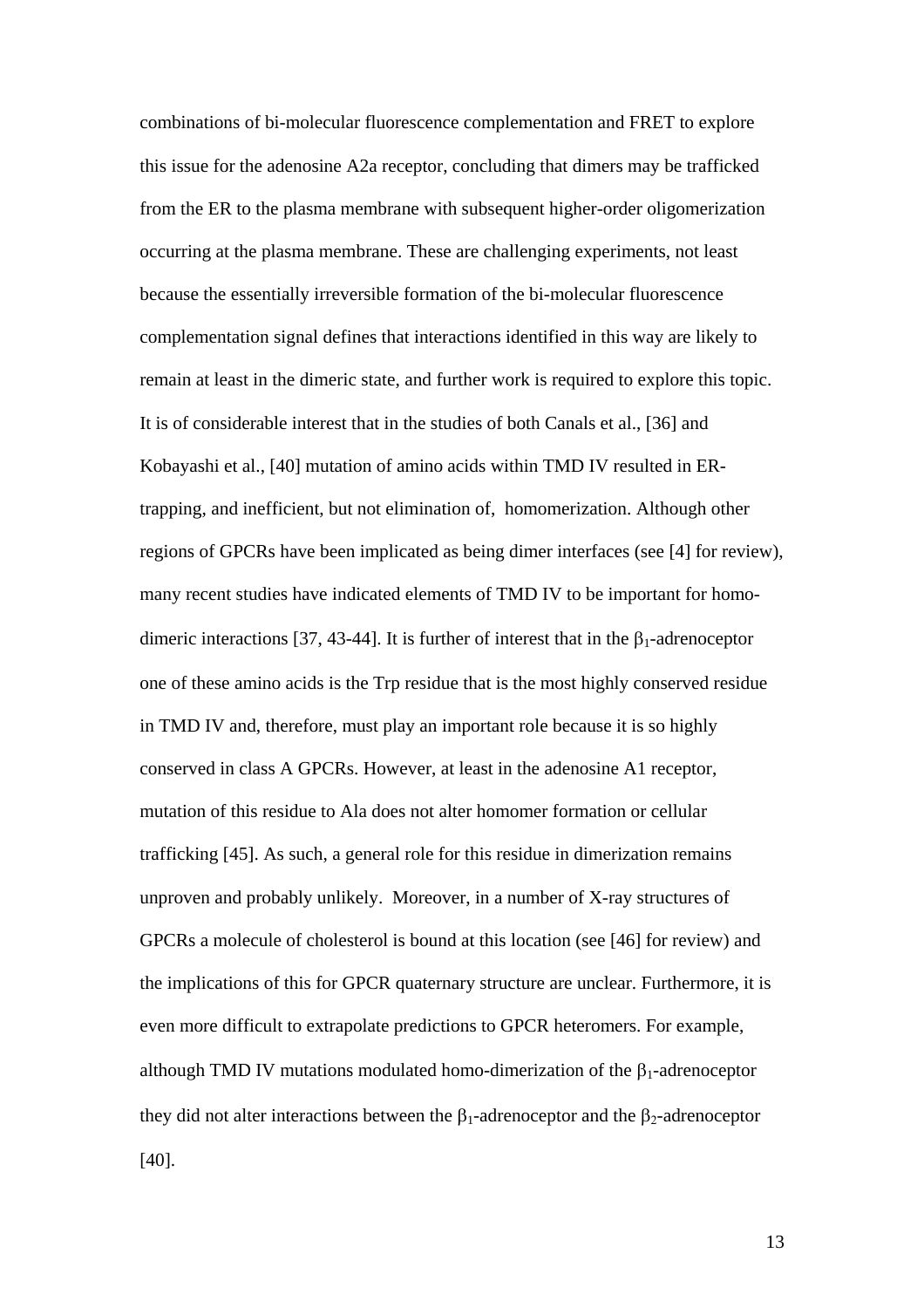Because single (and even the combination of multiple) point mutants have failed to result in the generation of GPCRs that are obvious monomers, other approaches have been used to try to interfere with GPCR dimerization and hence to define its relevance. For example, addition of peptides that correspond to individual TMDs of GPCRs have been used both in intact cell and membrane-based studies. For the chemokine CXCR4 receptor a synthetic peptide corresponding to TMD IV reduced oligomerization as reported by a reduction of FRET signals in cells co-expressing CFP and YFP- tagged forms of the receptor. It also inhibited ligand-induced actin polymerization, and blocked chemotaxis of malignant cells [47]. These results have been interpreted as evidence for specific functional roles of CXCR4 dimers and build on other studies that have attempted to disrupt chemokine receptor homo- and heteromers (see [47-48] for details).

Although many fewer studies have examined homomer and heteromer formation for the class B receptor family, there is good evidence for such interactions (see [49] for review). Although there is no sequence similarity between class B and class A GPCRs, at least for the class B secretin receptor, TMD IV again appears to be a key element in allowing production of the homomer [50], but unlike many class A receptors, to date there is no evidence to support the formation of higher order multimers [51]. It remains to be established if this will be the pattern for other class B receptors and evidence suggests that this may vary between different class C GPCRs. Here the  $GABA_B$  receptor can exist as at least a tetramer, whilst for metabotropic glutamate receptors only strict dimers have been detected [7]. Interestingly, by using a peptide corresponding to TMD IV of the secretin receptor Gao et al., [52] were able to apparently monomerize this receptor and this was associated with lack of high affinity, guanine nucleotide-sensitive binding of agonist ligand. These observations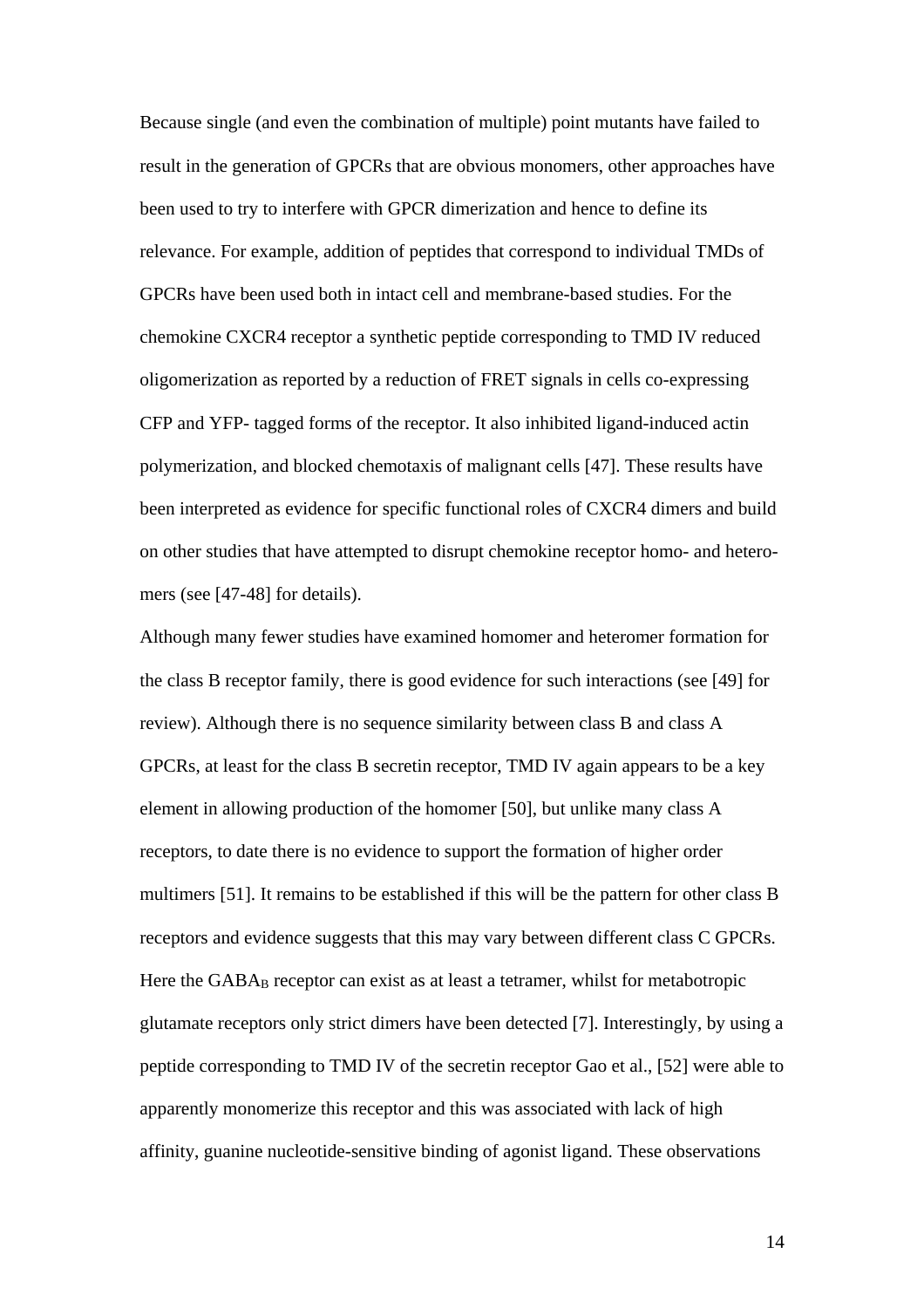are at least consistent with the secretin receptor dimer being required for G protein binding [52], whilst monomeric class A GPCRs are sufficient to produce such pharmacology and function [1-3]. A further element that may be different between class B and class A receptors is that following secretin receptor dimer disruption produced by the TMD IV peptide, the apparently monomeric receptor and various TMD IV point mutants were still able to traffic to the surface of cells [52].

#### **Do GPCRs internalize as dimers?**

Once at the cell surface many GPCRs become internalized via endocytosis, either spontaneously or in response to the binding of agonist ligands. This topic has been reviewed extensively and is beyond the scope and capacity of this article. However, the physical organization of internalized GPCRs, and if their oligomeric status is altered during this process, has been the subject of considerable debate. The capacity of a selective ligand of one GPCR to cause internalization of both its cognate GPCR and a second co-expressed GPCR has been used as evidence to favor the presence and internalization of intact GPCR heteromers (see [4] for review). This is more challenging to approach, however, for GPCR homomers. A developing strategy in this area is to generate asymmetric homomers following co-expression of a wild type GPCR and a variant of the GPCR that is unable to bind and respond to the same ligand(s) as the wild type receptor. For GPCRs with catecholamine ligands this can be achieved simply by alteration of the Asp residue at position 3.32 that is required to provide high affinity interaction with the amine headgroup of the ligand. Furthermore, in a limited number of cases ligands able to act as agonists at such mutated receptors but not at the corresponding wild type receptor have been synthesized. In the case of the  $\beta_2$  adrenoceptor, regulated co-expression of a wild type and an Asp3.32Ser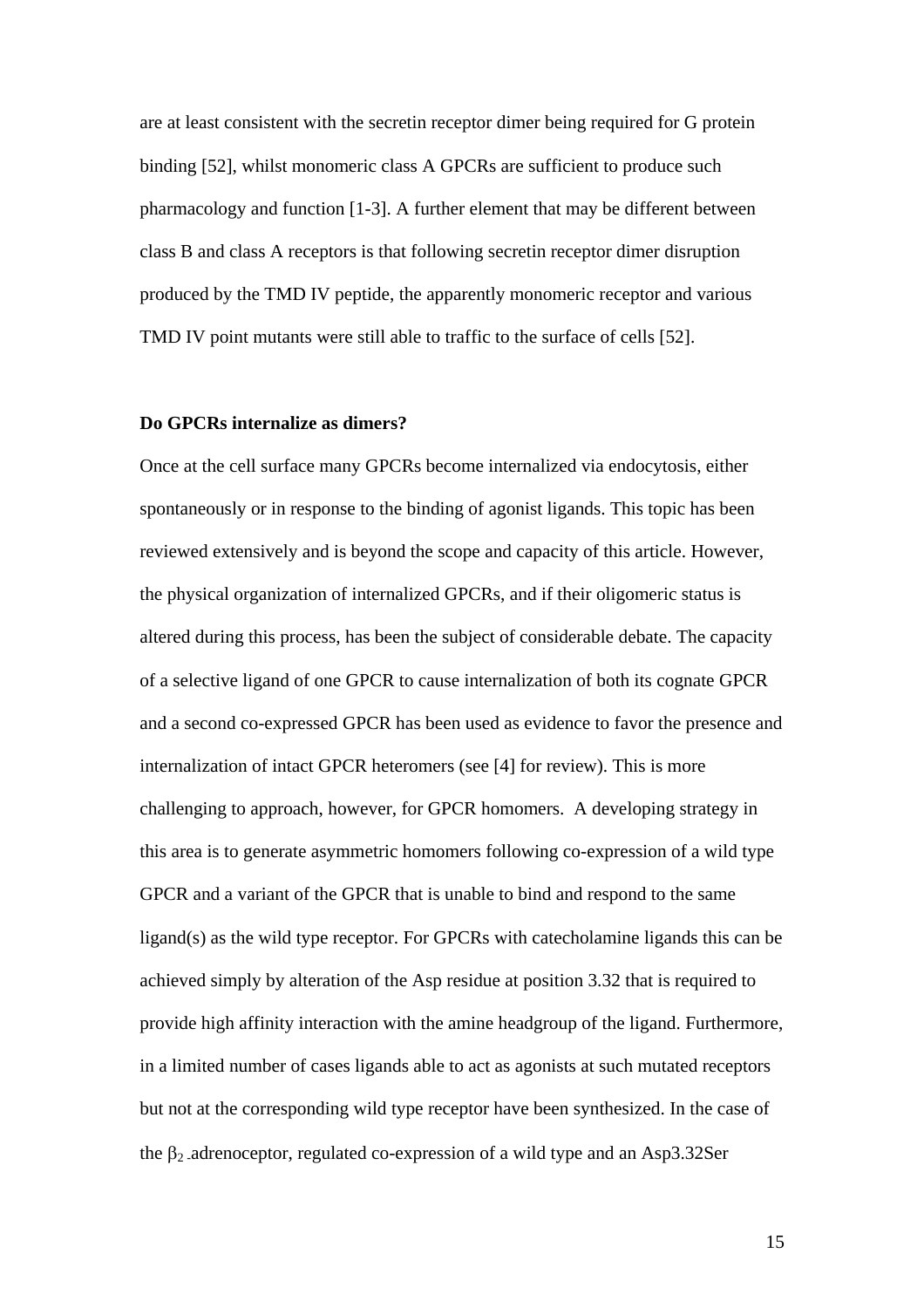mutant resulted in co-internalization of both forms of the receptor in response to isoprenaline, despite the mutant having no significant affinity for this ligand and not being internalized upon addition of isoprenaline when expressed in the absence of wild type  $\beta_2$  adrenoceptor [53]. Furthermore, a synthetic ligand that is a full agonist at the mutant receptor but has little affinity for the wild type also caused cointernalization of both forms of the receptor [53]. This basic approach requires to be extended to other GPCRs to test the generality of these observations and the expanding range of GPCRs for which variants that are activated solely by synthetic ligands are available offers a means to do so.

These range of approaches utilized in the studies discussed in this review are starting to unravel the basis and importance of GPCR-GPCR interactions in receptor synthesis and cell surface trafficking. As with other aspects of the importance of GPCR dimerization, key studies need to be translated to physiologically relevant cells and tissues before clear understanding will be achieved.

## **Acknowledgements**

Studies in the author's on the role of dimerization in the regulation and function of G protein-coupled receptors are supported by the Medical Research Council U.K. (grant number G0900050) and the Biotechnology and Biological Sciences Research Council (grant number BB/E006302/1).

#### **References**

1 Whorton MR, Bokoch MP, Rasmussen SG, Huang B, Zare RN, Kobilka B, Sunahara RK: **A monomeric G protein-coupled receptor isolated in a high-density**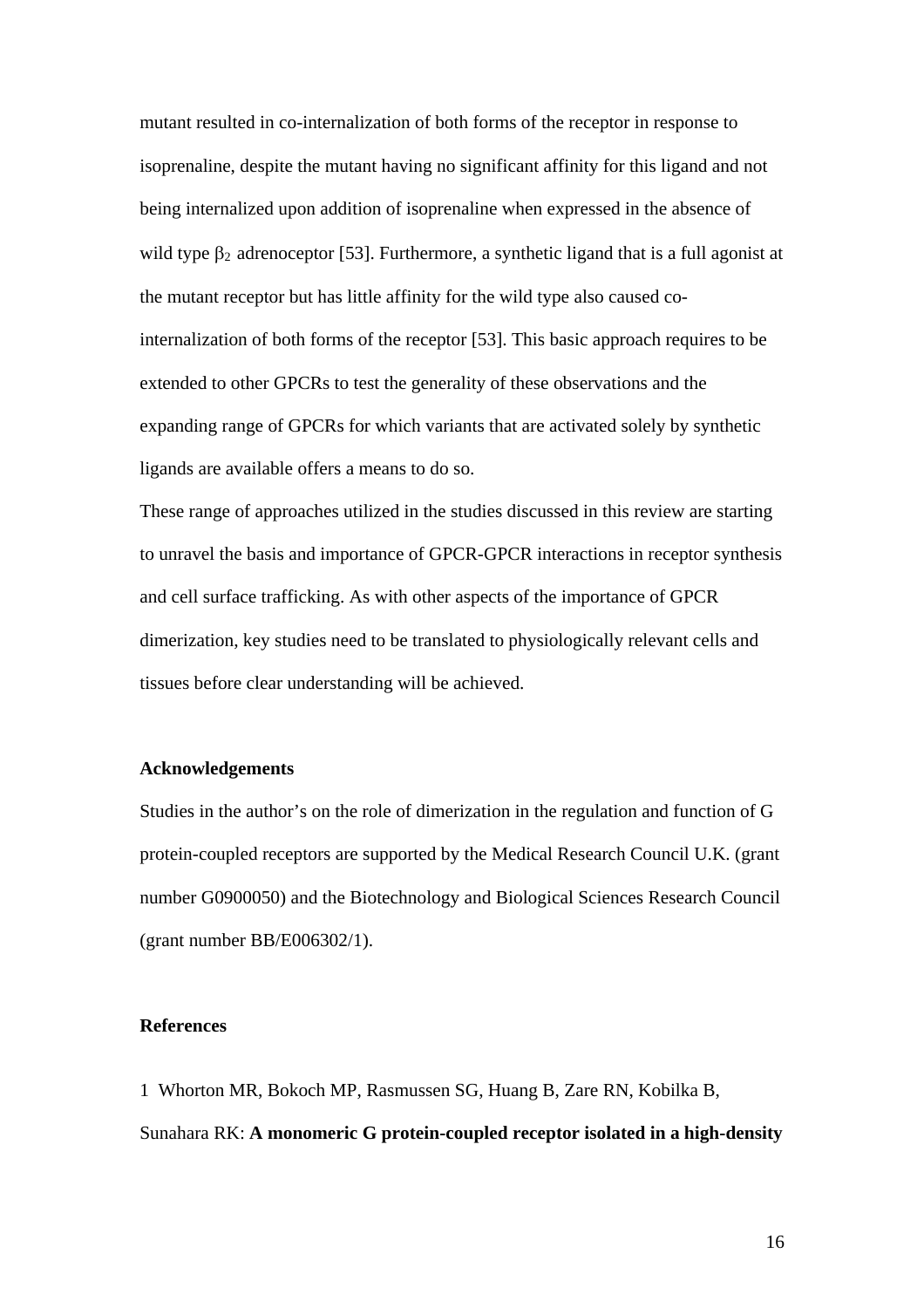**lipoprotein particle efficiently activates its G protein.** Proc Natl Acad Sci *U S A.* 2007 **104**:7682-7687.

\* First demonstration that a purified, defined monomeric GPCR is able to activate provided G protein.

2 Kuszak AJ, Pitchiaya S, Anand JP, Mosberg HI, Walter NG, Sunahara RK: **[Purification and functional reconstitution of monomeric mu-opioid receptors:](http://www.ncbi.nlm.nih.gov/pubmed/19542234?ordinalpos=1&itool=EntrezSystem2.PEntrez.Pubmed.Pubmed_ResultsPanel.Pubmed_DefaultReportPanel.Pubmed_RVDocSum)  [Allosteric modulation of agonist binding by Gi2.](http://www.ncbi.nlm.nih.gov/pubmed/19542234?ordinalpos=1&itool=EntrezSystem2.PEntrez.Pubmed.Pubmed_ResultsPanel.Pubmed_DefaultReportPanel.Pubmed_RVDocSum)** *J Biol Chem* 2009 Jun 19, [Epub ahead of print] PMID: 19542234

3 Chabre M, Deterre P, Antonny B: **[The apparent cooperativity of some GPCRs](http://www.ncbi.nlm.nih.gov/pubmed/19269046?ordinalpos=1&itool=EntrezSystem2.PEntrez.Pubmed.Pubmed_ResultsPanel.Pubmed_DefaultReportPanel.Pubmed_RVDocSum)  [does not necessarily imply dimerization](http://www.ncbi.nlm.nih.gov/pubmed/19269046?ordinalpos=1&itool=EntrezSystem2.PEntrez.Pubmed.Pubmed_ResultsPanel.Pubmed_DefaultReportPanel.Pubmed_RVDocSum)**. *Trends Pharmacol Sci* 2009 **30**:182-187.

4 Milligan G: **[G protein-coupled receptor dimerisation: molecular basis and](http://www.ncbi.nlm.nih.gov/pubmed/17069751?ordinalpos=2&itool=EntrezSystem2.PEntrez.Pubmed.Pubmed_ResultsPanel.Pubmed_DefaultReportPanel.Pubmed_RVDocSum)  [relevance to function.](http://www.ncbi.nlm.nih.gov/pubmed/17069751?ordinalpos=2&itool=EntrezSystem2.PEntrez.Pubmed.Pubmed_ResultsPanel.Pubmed_DefaultReportPanel.Pubmed_RVDocSum)** *Biochim Biophys Acta* 2007 **1768:**825-835.

5 Milligan G: **[A day in the life of a G protein-coupled receptor: the contribution](http://www.ncbi.nlm.nih.gov/pubmed/17965750?ordinalpos=27&itool=EntrezSystem2.PEntrez.Pubmed.Pubmed_ResultsPanel.Pubmed_DefaultReportPanel.Pubmed_RVDocSum)  [to function of G protein-coupled receptor dimerization](http://www.ncbi.nlm.nih.gov/pubmed/17965750?ordinalpos=27&itool=EntrezSystem2.PEntrez.Pubmed.Pubmed_ResultsPanel.Pubmed_DefaultReportPanel.Pubmed_RVDocSum)**. *Br J Pharmacol* 2008 **153 Suppl 1**:S216-229.

6 [Pin JP](http://www.ncbi.nlm.nih.gov/sites/entrez?Db=pubmed&Cmd=Search&Term=%22Pin%20JP%22%5BAuthor%5D&itool=EntrezSystem2.PEntrez.Pubmed.Pubmed_ResultsPanel.Pubmed_DiscoveryPanel.Pubmed_RVAbstractPlus), [Kniazeff J,](http://www.ncbi.nlm.nih.gov/sites/entrez?Db=pubmed&Cmd=Search&Term=%22Kniazeff%20J%22%5BAuthor%5D&itool=EntrezSystem2.PEntrez.Pubmed.Pubmed_ResultsPanel.Pubmed_DiscoveryPanel.Pubmed_RVAbstractPlus) [Liu J](http://www.ncbi.nlm.nih.gov/sites/entrez?Db=pubmed&Cmd=Search&Term=%22Liu%20J%22%5BAuthor%5D&itool=EntrezSystem2.PEntrez.Pubmed.Pubmed_ResultsPanel.Pubmed_DiscoveryPanel.Pubmed_RVAbstractPlus), [Binet V](http://www.ncbi.nlm.nih.gov/sites/entrez?Db=pubmed&Cmd=Search&Term=%22Binet%20V%22%5BAuthor%5D&itool=EntrezSystem2.PEntrez.Pubmed.Pubmed_ResultsPanel.Pubmed_DiscoveryPanel.Pubmed_RVAbstractPlus), [Goudet C](http://www.ncbi.nlm.nih.gov/sites/entrez?Db=pubmed&Cmd=Search&Term=%22Goudet%20C%22%5BAuthor%5D&itool=EntrezSystem2.PEntrez.Pubmed.Pubmed_ResultsPanel.Pubmed_DiscoveryPanel.Pubmed_RVAbstractPlus), [Rondard P](http://www.ncbi.nlm.nih.gov/sites/entrez?Db=pubmed&Cmd=Search&Term=%22Rondard%20P%22%5BAuthor%5D&itool=EntrezSystem2.PEntrez.Pubmed.Pubmed_ResultsPanel.Pubmed_DiscoveryPanel.Pubmed_RVAbstractPlus), [Prézeau L:](http://www.ncbi.nlm.nih.gov/sites/entrez?Db=pubmed&Cmd=Search&Term=%22Pr%C3%A9zeau%20L%22%5BAuthor%5D&itool=EntrezSystem2.PEntrez.Pubmed.Pubmed_ResultsPanel.Pubmed_DiscoveryPanel.Pubmed_RVAbstractPlus) **Allosteric functioning of dimeric class C G-protein-coupled receptors.** *FEBS J* 2005 **272**:2947-2955.

7 Maurel D, Comps-Agrar L, Brock C, Rives ML, Bourrier E, Ayoub MA, Bazin H, Tinel N, Durroux T, Prézeau L, Trinquet E, Pin JP: **[Cell-surface protein-protein](http://www.ncbi.nlm.nih.gov/pubmed/18488035?ordinalpos=1&itool=EntrezSystem2.PEntrez.Pubmed.Pubmed_ResultsPanel.Pubmed_DefaultReportPanel.Pubmed_RVDocSum)  [interaction analysis with time-resolved FRET and snap-tag technologies:](http://www.ncbi.nlm.nih.gov/pubmed/18488035?ordinalpos=1&itool=EntrezSystem2.PEntrez.Pubmed.Pubmed_ResultsPanel.Pubmed_DefaultReportPanel.Pubmed_RVDocSum)  [application to GPCR oligomerization.](http://www.ncbi.nlm.nih.gov/pubmed/18488035?ordinalpos=1&itool=EntrezSystem2.PEntrez.Pubmed.Pubmed_ResultsPanel.Pubmed_DefaultReportPanel.Pubmed_RVDocSum)** *Nat Methods* 2008 **5**:561-567.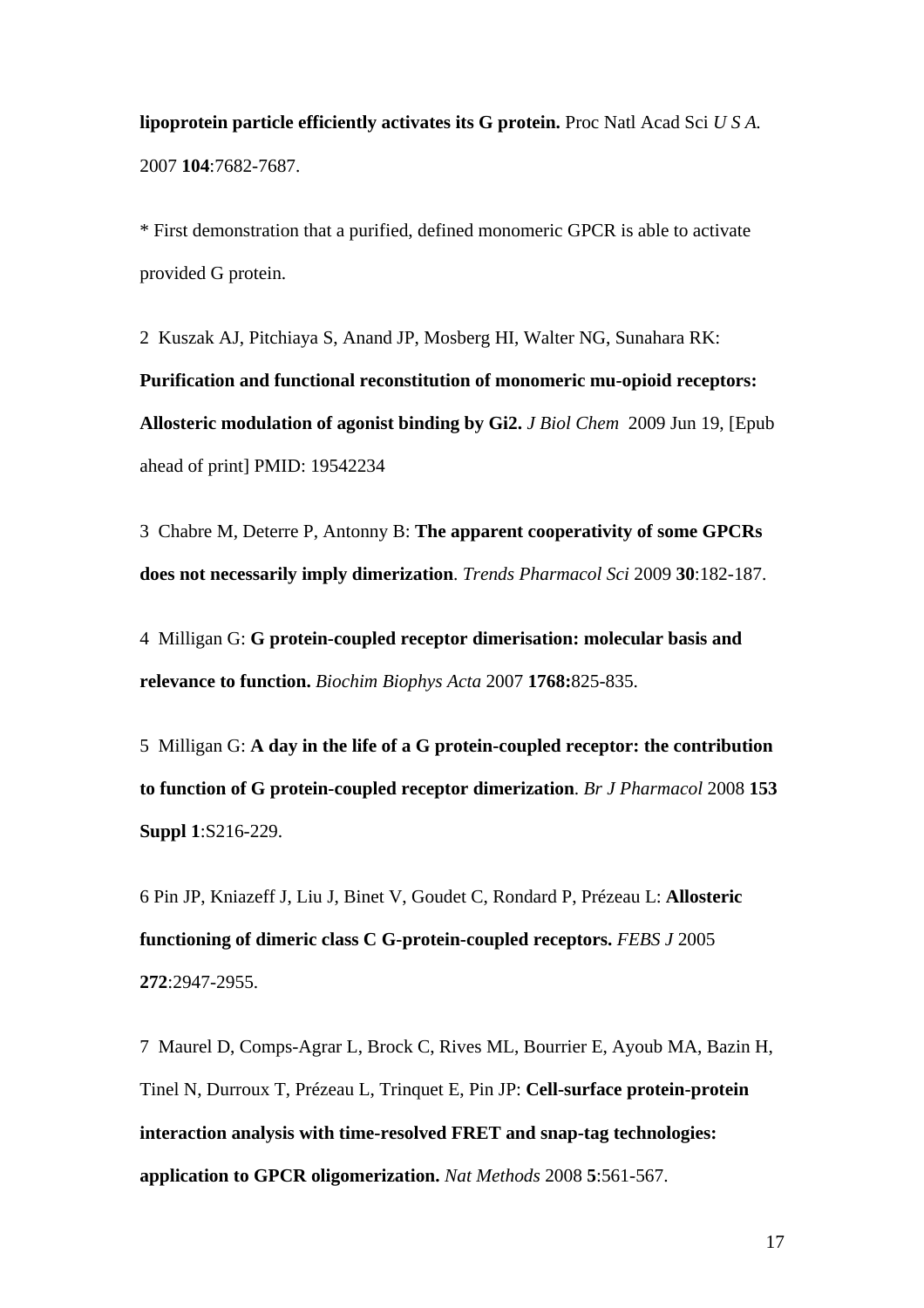\*\* Novel approach, based on a combination of time resolved FRET and CLIP/SNAP tagging, able to define the organizational structure of GPCR dimers and oligomers at the surface of intact cells.

8 Salahpour A, Angers S, Mercier JF, Lagacé M, Marullo S, Bouvier M: **[Homodimerization of the beta2-adrenergic receptor as a prerequisite for cell](http://www.ncbi.nlm.nih.gov/pubmed/15155738?ordinalpos=3&itool=EntrezSystem2.PEntrez.Pubmed.Pubmed_ResultsPanel.Pubmed_DefaultReportPanel.Pubmed_RVDocSum)  [surface targeting.](http://www.ncbi.nlm.nih.gov/pubmed/15155738?ordinalpos=3&itool=EntrezSystem2.PEntrez.Pubmed.Pubmed_ResultsPanel.Pubmed_DefaultReportPanel.Pubmed_RVDocSum)** *J Biol Chem* 2004 **279**:33390-33397.

9 Wilson S, Wilkinson G, Milligan G: **The CXCR1 and CXCR2 receptors form constitutive homo- and heterodimers selectively and with equal apparent affinities.** *J Biol Chem* 2005 **280**: 28663-28674.

10 Milligan G, Bouvier M: **Methods to monitor the quaternary structure of G protein-coupled receptors.** *FEBS J* 2005 **272**: 2914-2925.

11 Zhou F, Filipeanu CM, Duvernay MT, Wu G: **[Cell-surface targeting of alpha2](http://www.ncbi.nlm.nih.gov/pubmed/15961277?ordinalpos=5&itool=EntrezSystem2.PEntrez.Pubmed.Pubmed_ResultsPanel.Pubmed_DefaultReportPanel.Pubmed_RVDocSum) [adrenergic receptors -- inhibition by a transport deficient mutant through](http://www.ncbi.nlm.nih.gov/pubmed/15961277?ordinalpos=5&itool=EntrezSystem2.PEntrez.Pubmed.Pubmed_ResultsPanel.Pubmed_DefaultReportPanel.Pubmed_RVDocSum)  [dimerization.](http://www.ncbi.nlm.nih.gov/pubmed/15961277?ordinalpos=5&itool=EntrezSystem2.PEntrez.Pubmed.Pubmed_ResultsPanel.Pubmed_DefaultReportPanel.Pubmed_RVDocSum)** *Cell Signal* 2006 **18**:318-327.

12 Herrick-Davis K, Weaver BA, Grinde E, Mazurkiewicz JE: **[Serotonin 5-HT2C](http://www.ncbi.nlm.nih.gov/pubmed/16857671?ordinalpos=39&itool=EntrezSystem2.PEntrez.Pubmed.Pubmed_ResultsPanel.Pubmed_DefaultReportPanel.Pubmed_RVDocSum)  [receptor homodimer biogenesis in the endoplasmic reticulum: real-time](http://www.ncbi.nlm.nih.gov/pubmed/16857671?ordinalpos=39&itool=EntrezSystem2.PEntrez.Pubmed.Pubmed_ResultsPanel.Pubmed_DefaultReportPanel.Pubmed_RVDocSum)  [visualization with confocal fluorescence resonance energy transfer.](http://www.ncbi.nlm.nih.gov/pubmed/16857671?ordinalpos=39&itool=EntrezSystem2.PEntrez.Pubmed.Pubmed_ResultsPanel.Pubmed_DefaultReportPanel.Pubmed_RVDocSum)** *J Biol Chem* 2006 **281**:27109-27116.

13 Ramsay D, Carr IC, Pediani J, Lopez-Gimenez JF, Thurlow R, Fidock M, Milligan G: **[High-affinity interactions between human alpha1A-adrenoceptor C](http://www.ncbi.nlm.nih.gov/pubmed/15266013?ordinalpos=2&itool=EntrezSystem2.PEntrez.Pubmed.Pubmed_ResultsPanel.Pubmed_DefaultReportPanel.Pubmed_RVDocSum)[terminal splice variants produce homo- and heterodimers but do not generate](http://www.ncbi.nlm.nih.gov/pubmed/15266013?ordinalpos=2&itool=EntrezSystem2.PEntrez.Pubmed.Pubmed_ResultsPanel.Pubmed_DefaultReportPanel.Pubmed_RVDocSum)  [the alpha1L-adrenoceptor.](http://www.ncbi.nlm.nih.gov/pubmed/15266013?ordinalpos=2&itool=EntrezSystem2.PEntrez.Pubmed.Pubmed_ResultsPanel.Pubmed_DefaultReportPanel.Pubmed_RVDocSum)** *Mol Pharmacol* 2004 **66**:228-239.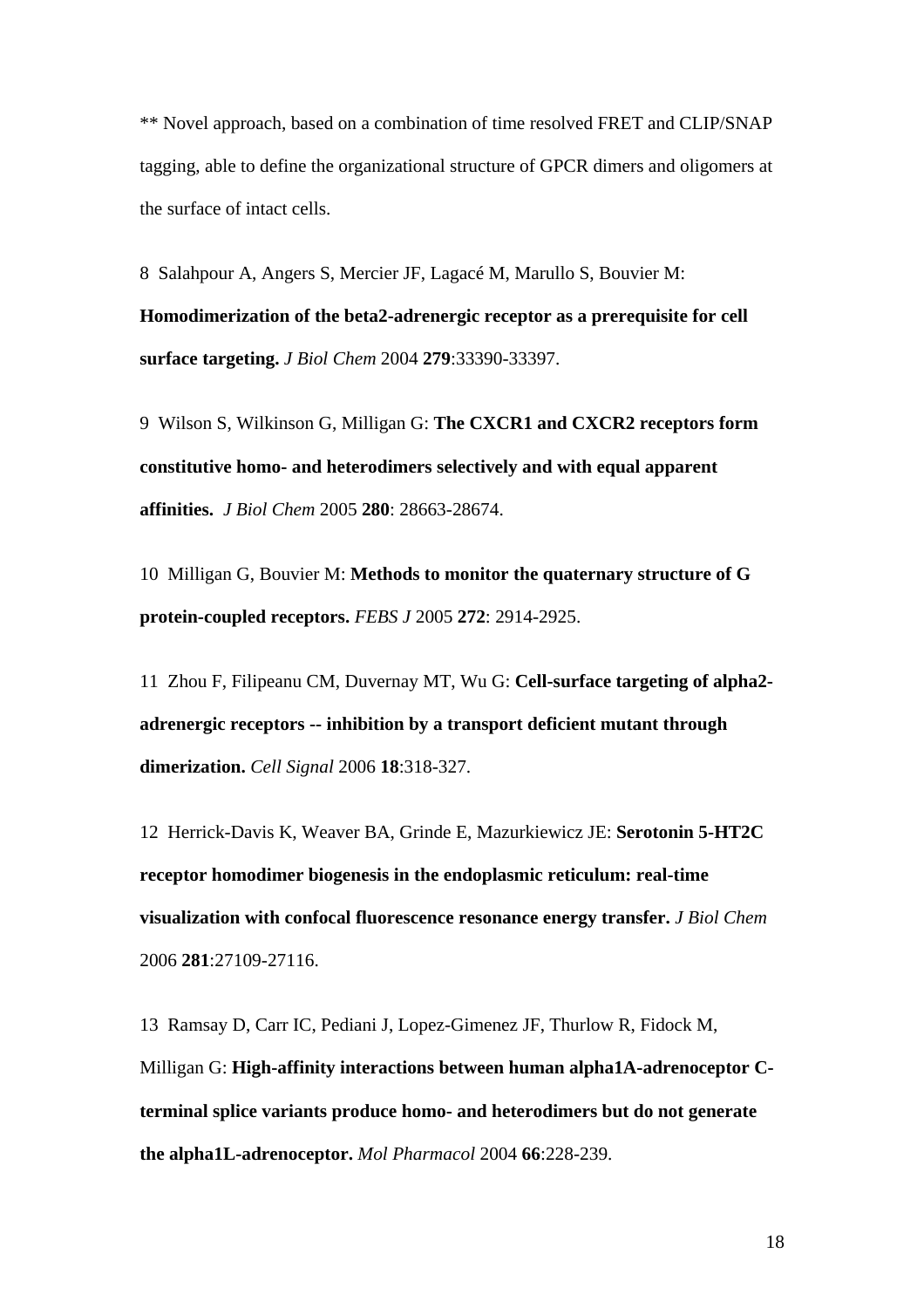14 Guan R, Feng X, Wu X, Zhang M, Zhang X, Hébert TE, Segaloff DL: **[Bioluminescence resonance energy transfer studies reveal constitutive](http://www.ncbi.nlm.nih.gov/pubmed/19147490?ordinalpos=4&itool=EntrezSystem2.PEntrez.Pubmed.Pubmed_ResultsPanel.Pubmed_DefaultReportPanel.Pubmed_RVDocSum)  [dimerization of the human lutropin receptor and a lack of correlation between](http://www.ncbi.nlm.nih.gov/pubmed/19147490?ordinalpos=4&itool=EntrezSystem2.PEntrez.Pubmed.Pubmed_ResultsPanel.Pubmed_DefaultReportPanel.Pubmed_RVDocSum)  [receptor activation and the propensity for dimerization.](http://www.ncbi.nlm.nih.gov/pubmed/19147490?ordinalpos=4&itool=EntrezSystem2.PEntrez.Pubmed.Pubmed_ResultsPanel.Pubmed_DefaultReportPanel.Pubmed_RVDocSum)** *J Biol Chem* 2009 **284**:7483-7494.

15 Free RB, Hazelwood LA, Cabrera DM, Spalding HN, Namkung Y, Rankin ML, Sibley DR: **[D1 and D2 dopamine receptor expression is regulated by direct](http://www.ncbi.nlm.nih.gov/pubmed/17395585?ordinalpos=2&itool=EntrezSystem2.PEntrez.Pubmed.Pubmed_ResultsPanel.Pubmed_DefaultReportPanel.Pubmed_RVDocSum)  [interaction with the chaperone protein calnexin.](http://www.ncbi.nlm.nih.gov/pubmed/17395585?ordinalpos=2&itool=EntrezSystem2.PEntrez.Pubmed.Pubmed_ResultsPanel.Pubmed_DefaultReportPanel.Pubmed_RVDocSum)** *J Biol Chem* 2007 **282:** 21285- 21300.

16 Tarja T, Leskelä, Piia MH, Markkanen E, Pietilä M, Jussi T, Tuusa, and Ulla E. Petäjä-Repo: **Opioid Receptor Pharmacological Chaperones Act by Binding and Stabilizing Newly Synthesized Receptors in the Endoplasmic Reticulum.** *J Biol Chem*, **282**: 23171-2318.

17 Dong C, Filipeanu CM, Duvernay MT, Wu G: **[Regulation of G protein-coupled](http://www.ncbi.nlm.nih.gov/pubmed/17074298?ordinalpos=3&itool=EntrezSystem2.PEntrez.Pubmed.Pubmed_ResultsPanel.Pubmed_DefaultReportPanel.Pubmed_RVDocSum)  [receptor export trafficking.](http://www.ncbi.nlm.nih.gov/pubmed/17074298?ordinalpos=3&itool=EntrezSystem2.PEntrez.Pubmed.Pubmed_ResultsPanel.Pubmed_DefaultReportPanel.Pubmed_RVDocSum)** *Biochim Biophys Acta* 2007 **1768**:853-870.

18 Duvernay MT, Dong C, Zhang X, Zhou F, Nichols CD, Wu G: **[Anterograde](http://www.ncbi.nlm.nih.gov/pubmed/19118123?ordinalpos=2&itool=EntrezSystem2.PEntrez.Pubmed.Pubmed_ResultsPanel.Pubmed_DefaultReportPanel.Pubmed_RVDocSum)  [trafficking of G protein-coupled receptors: function of the C-terminal F\(X\)6LL](http://www.ncbi.nlm.nih.gov/pubmed/19118123?ordinalpos=2&itool=EntrezSystem2.PEntrez.Pubmed.Pubmed_ResultsPanel.Pubmed_DefaultReportPanel.Pubmed_RVDocSum)  [motif in export from the endoplasmic reticulum.](http://www.ncbi.nlm.nih.gov/pubmed/19118123?ordinalpos=2&itool=EntrezSystem2.PEntrez.Pubmed.Pubmed_ResultsPanel.Pubmed_DefaultReportPanel.Pubmed_RVDocSum)** *Mol Pharmacol* 2009 **75**:751-761.

19 Duvernay MT, Dong C, Zhang X, Robitaille M, Hébert TE, Wu G: **[A single](http://www.ncbi.nlm.nih.gov/pubmed/19220814?ordinalpos=1&itool=EntrezSystem2.PEntrez.Pubmed.Pubmed_ResultsPanel.Pubmed_DefaultReportPanel.Pubmed_RVDocSum)  [conserved leucine residue on the first intracellular loop regulates ER export of G](http://www.ncbi.nlm.nih.gov/pubmed/19220814?ordinalpos=1&itool=EntrezSystem2.PEntrez.Pubmed.Pubmed_ResultsPanel.Pubmed_DefaultReportPanel.Pubmed_RVDocSum)  [Protein-Coupled Receptors.](http://www.ncbi.nlm.nih.gov/pubmed/19220814?ordinalpos=1&itool=EntrezSystem2.PEntrez.Pubmed.Pubmed_ResultsPanel.Pubmed_DefaultReportPanel.Pubmed_RVDocSum)** *Traffic* 2009 Feb 8. [Epub ahead of print] PMID: 19220814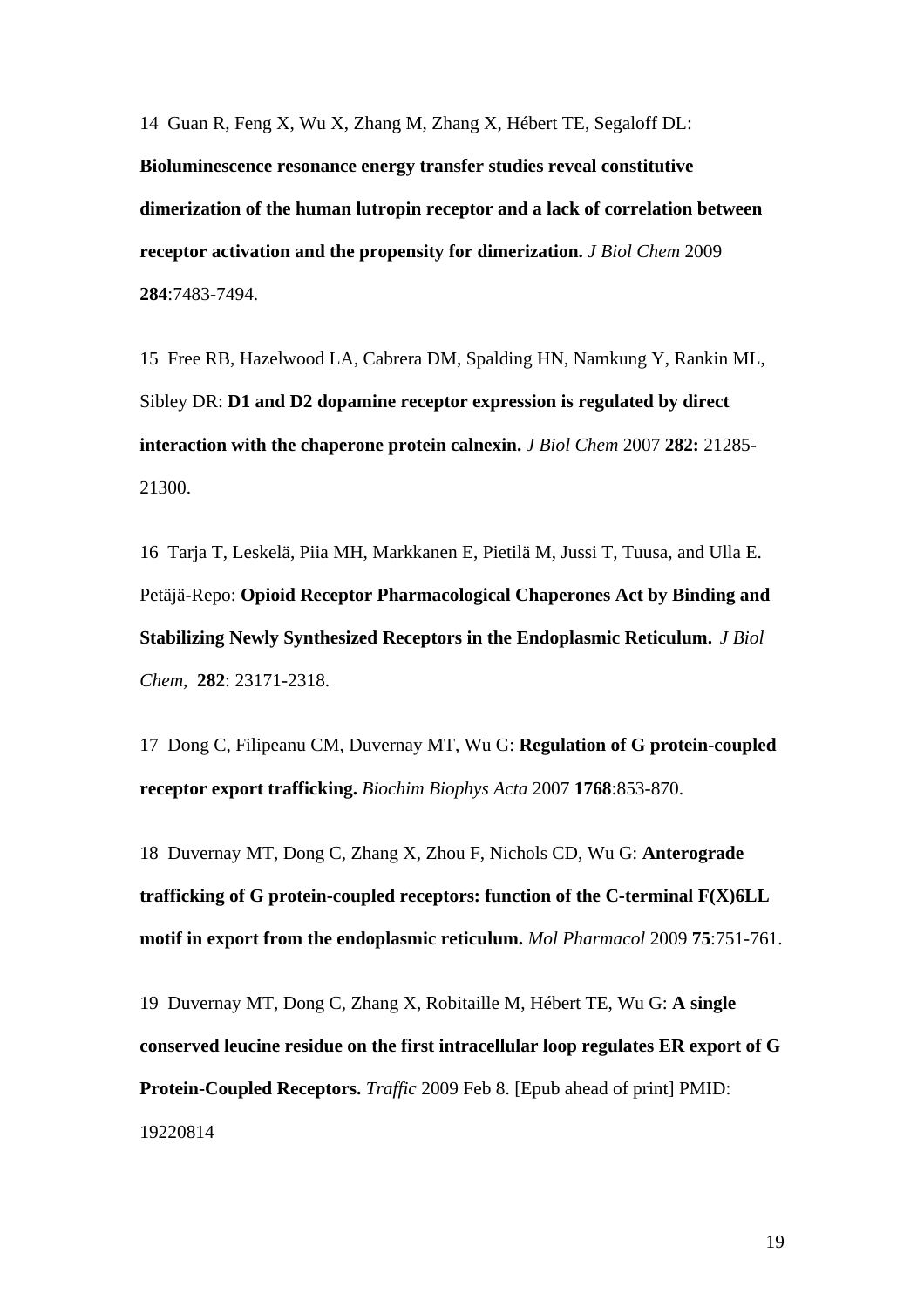\*\* Identification of a single Leu residue in the first intracellular loop and conserved in many class A GPCR that might provide a generic means to prevent ER to Golgi transport of GPCRs.

20 Achour L, Labbé-Jullié C, Scott MG, Marullo S: **[An escort for GPCRs:](http://www.ncbi.nlm.nih.gov/pubmed/18760490?ordinalpos=6&itool=EntrezSystem2.PEntrez.Pubmed.Pubmed_ResultsPanel.Pubmed_DefaultReportPanel.Pubmed_RVDocSum)  [implications for regulation of receptor density at the cell surface.](http://www.ncbi.nlm.nih.gov/pubmed/18760490?ordinalpos=6&itool=EntrezSystem2.PEntrez.Pubmed.Pubmed_ResultsPanel.Pubmed_DefaultReportPanel.Pubmed_RVDocSum)** *Trends Pharmacol Sci* 2008 **29:** 528-535.

21 Greger IH, Ziff EB, Penn AC: **[Molecular determinants of AMPA receptor](http://www.ncbi.nlm.nih.gov/pubmed/17629578?ordinalpos=22&itool=EntrezSystem2.PEntrez.Pubmed.Pubmed_ResultsPanel.Pubmed_DefaultReportPanel.Pubmed_RVDocSum)  [subunit assembly.](http://www.ncbi.nlm.nih.gov/pubmed/17629578?ordinalpos=22&itool=EntrezSystem2.PEntrez.Pubmed.Pubmed_ResultsPanel.Pubmed_DefaultReportPanel.Pubmed_RVDocSum)** *Trends Neurosci* 2007 30:407-416.

22 Robitaille M, Ramakrishnan N, Baragli A, Hébert TE : **[Intracellular trafficking](http://www.ncbi.nlm.nih.gov/pubmed/19135528?ordinalpos=6&itool=EntrezSystem2.PEntrez.Pubmed.Pubmed_ResultsPanel.Pubmed_DefaultReportPanel.Pubmed_RVDocSum)  [and assembly of specific Kir3 channel/G protein complexes.](http://www.ncbi.nlm.nih.gov/pubmed/19135528?ordinalpos=6&itool=EntrezSystem2.PEntrez.Pubmed.Pubmed_ResultsPanel.Pubmed_DefaultReportPanel.Pubmed_RVDocSum)** *Cell Signal* 2009 21: 488-501.

23 Dupré DJ, Robitaille M, Ethier N, Villeneuve LR, Mamarbachi AM, Hébert TE: **[Seven transmembrane receptor core signaling complexes are assembled prior to](http://www.ncbi.nlm.nih.gov/pubmed/16959776?ordinalpos=13&itool=EntrezSystem2.PEntrez.Pubmed.Pubmed_ResultsPanel.Pubmed_DefaultReportPanel.Pubmed_RVDocSum)  [plasma membrane trafficking.](http://www.ncbi.nlm.nih.gov/pubmed/16959776?ordinalpos=13&itool=EntrezSystem2.PEntrez.Pubmed.Pubmed_ResultsPanel.Pubmed_DefaultReportPanel.Pubmed_RVDocSum)** *J Biol Chem* 2006 **281**:34561-34573.

24 Hansen JL, Hansen JT, Speerschneider T, Lyngsø C, Erikstrup N, Burstein ES, Weiner DM, Walther T, Makita N, Iiri T, Merten N, Kostenis E, Sheikh SP: **[Lack of](http://www.ncbi.nlm.nih.gov/pubmed/19017652?ordinalpos=4&itool=EntrezSystem2.PEntrez.Pubmed.Pubmed_ResultsPanel.Pubmed_DefaultReportPanel.Pubmed_RVDocSum)  [evidence for AT1R/B2R heterodimerization in COS-7, HEK293, and NIH3T3](http://www.ncbi.nlm.nih.gov/pubmed/19017652?ordinalpos=4&itool=EntrezSystem2.PEntrez.Pubmed.Pubmed_ResultsPanel.Pubmed_DefaultReportPanel.Pubmed_RVDocSum)  [cells: how common is the AT1R/B2R heterodimer?](http://www.ncbi.nlm.nih.gov/pubmed/19017652?ordinalpos=4&itool=EntrezSystem2.PEntrez.Pubmed.Pubmed_ResultsPanel.Pubmed_DefaultReportPanel.Pubmed_RVDocSum)** *J Biol Chem* 2009 **284**:1831- 18319.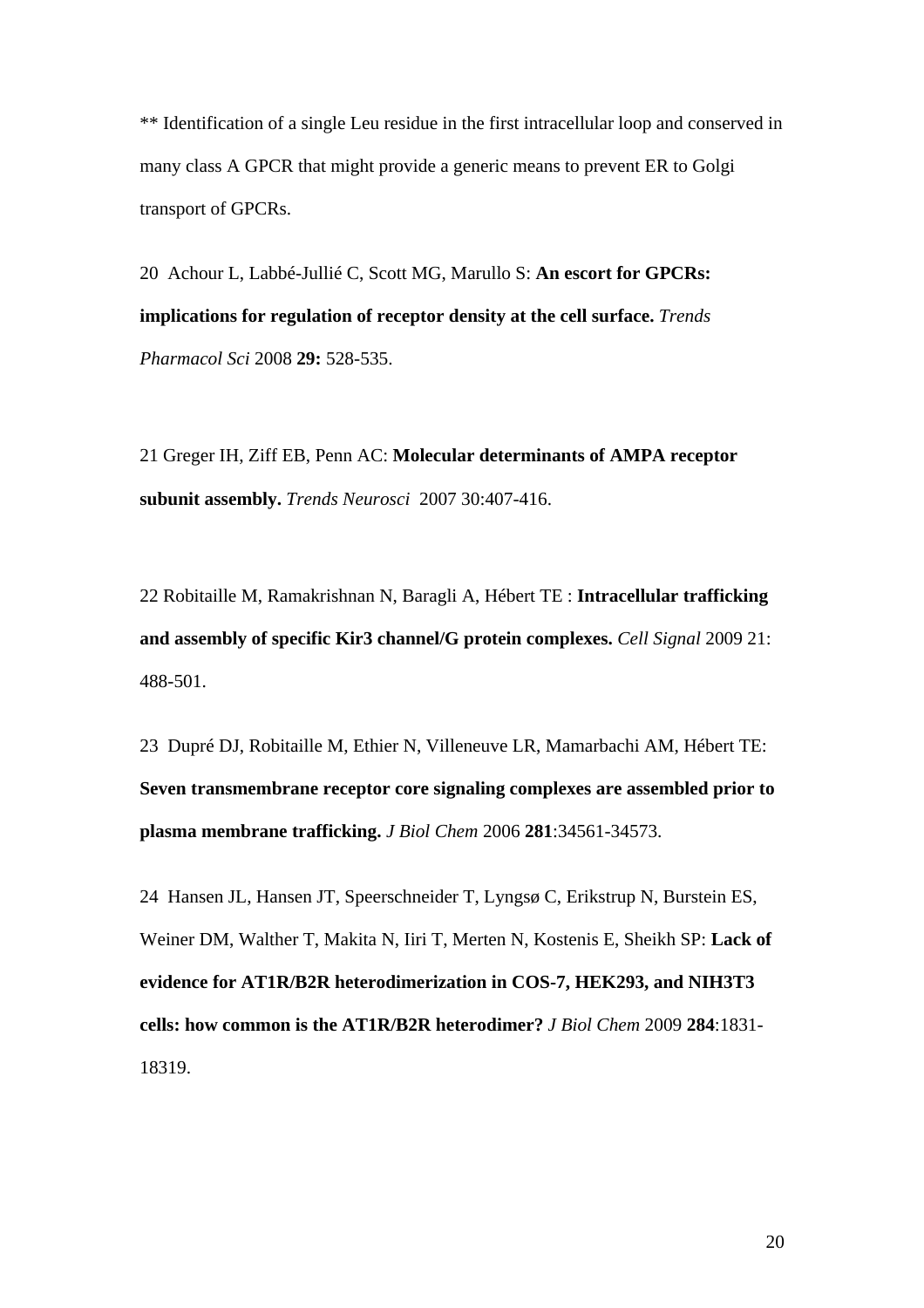25 Abd Alla J, Reeck K, Langer A, Streichert T, Quitterer U: **[Calreticulin enhances](http://www.ncbi.nlm.nih.gov/pubmed/19580784?ordinalpos=6&itool=EntrezSystem2.PEntrez.Pubmed.Pubmed_ResultsPanel.Pubmed_DefaultReportPanel.Pubmed_RVDocSum)  [B2 bradykinin receptor maturation and heterodimerization.](http://www.ncbi.nlm.nih.gov/pubmed/19580784?ordinalpos=6&itool=EntrezSystem2.PEntrez.Pubmed.Pubmed_ResultsPanel.Pubmed_DefaultReportPanel.Pubmed_RVDocSum)** *Biochem Biophys Res Commun* 2009 **387:**186-190.

\* A suggested explanation for literature reports for examples of GPCR heterodimerization that have been difficult for other groups to replicate?

26 Décaillot FM, Rozenfeld R, Gupta A, Devi LA: **[Cell surface targeting of mu](http://www.ncbi.nlm.nih.gov/pubmed/18836069?ordinalpos=4&itool=EntrezSystem2.PEntrez.Pubmed.Pubmed_ResultsPanel.Pubmed_DefaultReportPanel.Pubmed_RVDocSum)[delta opioid receptor heterodimers by RTP4.](http://www.ncbi.nlm.nih.gov/pubmed/18836069?ordinalpos=4&itool=EntrezSystem2.PEntrez.Pubmed.Pubmed_ResultsPanel.Pubmed_DefaultReportPanel.Pubmed_RVDocSum)** *Proc Natl Acad Sci U S A.* 2008 **105:**  16045-16050.

27 Dunham JH, Hall RA: **[Enhancement of the surface expression of G protein](http://www.ncbi.nlm.nih.gov/pubmed/19679364?ordinalpos=2&itool=EntrezSystem2.PEntrez.Pubmed.Pubmed_ResultsPanel.Pubmed_DefaultReportPanel.Pubmed_RVDocSum)[coupled receptors.](http://www.ncbi.nlm.nih.gov/pubmed/19679364?ordinalpos=2&itool=EntrezSystem2.PEntrez.Pubmed.Pubmed_ResultsPanel.Pubmed_DefaultReportPanel.Pubmed_RVDocSum)** *Trends Biotechnol* 2009 **27:**541-545.

28 Minneman KP: **[Heterodimerization and surface localization of G protein](http://www.ncbi.nlm.nih.gov/pubmed/17011524?ordinalpos=3&itool=EntrezSystem2.PEntrez.Pubmed.Pubmed_ResultsPanel.Pubmed_DefaultReportPanel.Pubmed_RVDocSum)  [coupled receptors.](http://www.ncbi.nlm.nih.gov/pubmed/17011524?ordinalpos=3&itool=EntrezSystem2.PEntrez.Pubmed.Pubmed_ResultsPanel.Pubmed_DefaultReportPanel.Pubmed_RVDocSum)** *Biochem Pharmacol* 2007 **73:**1043-1050.

29 Uberti MA, Hague C, Oller H, Minneman KP, Hall RA: **[Heterodimerization](http://www.ncbi.nlm.nih.gov/pubmed/15615865?ordinalpos=5&itool=EntrezSystem2.PEntrez.Pubmed.Pubmed_ResultsPanel.Pubmed_DefaultReportPanel.Pubmed_RVDocSum)  [with beta2-adrenergic receptors promotes surface expression and functional](http://www.ncbi.nlm.nih.gov/pubmed/15615865?ordinalpos=5&itool=EntrezSystem2.PEntrez.Pubmed.Pubmed_ResultsPanel.Pubmed_DefaultReportPanel.Pubmed_RVDocSum)  [activity of alpha1D-adrenergic receptors.](http://www.ncbi.nlm.nih.gov/pubmed/15615865?ordinalpos=5&itool=EntrezSystem2.PEntrez.Pubmed.Pubmed_ResultsPanel.Pubmed_DefaultReportPanel.Pubmed_RVDocSum)** *J Pharmacol Exp Ther* 2005 **313**:16-23.

30 Bush CF, Jones SV, Lyle AN, Minneman KP, Ressler KJ, Hall RA: **[Specificity of](http://www.ncbi.nlm.nih.gov/pubmed/17472961?ordinalpos=1&itool=EntrezSystem2.PEntrez.Pubmed.Pubmed_ResultsPanel.Pubmed_DefaultReportPanel.Pubmed_RVDocSum)  [olfactory receptor interactions with other G protein-coupled receptors.](http://www.ncbi.nlm.nih.gov/pubmed/17472961?ordinalpos=1&itool=EntrezSystem2.PEntrez.Pubmed.Pubmed_ResultsPanel.Pubmed_DefaultReportPanel.Pubmed_RVDocSum)** *J Biol Chem* 2007 **282:**19042-19051.

31 Ulloa-Aguirre A, Conn PM: **[Targeting of G protein-coupled receptors to the](http://www.ncbi.nlm.nih.gov/pubmed/19273112?ordinalpos=3&itool=EntrezSystem2.PEntrez.Pubmed.Pubmed_ResultsPanel.Pubmed_DefaultReportPanel.Pubmed_RVDocSum)  [plasma membrane in health and disease.](http://www.ncbi.nlm.nih.gov/pubmed/19273112?ordinalpos=3&itool=EntrezSystem2.PEntrez.Pubmed.Pubmed_ResultsPanel.Pubmed_DefaultReportPanel.Pubmed_RVDocSum)** *Front Biosci* 2009 **14**:973-994.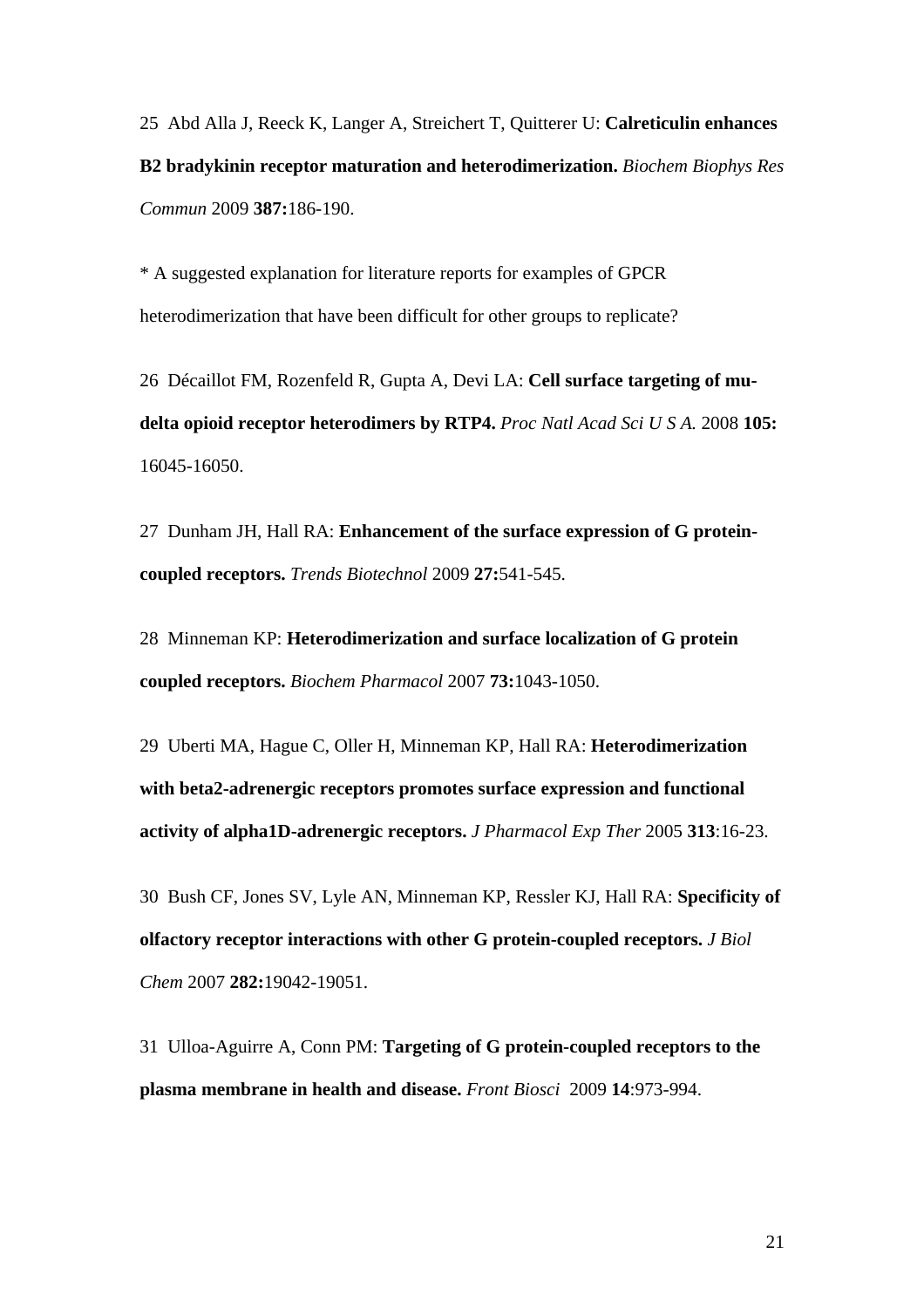32 Conn PM, Janovick JA: **[Drug development and the cellular quality control](http://www.ncbi.nlm.nih.gov/pubmed/19307028?ordinalpos=8&itool=EntrezSystem2.PEntrez.Pubmed.Pubmed_ResultsPanel.Pubmed_DefaultReportPanel.Pubmed_RVDocSum)  [system.](http://www.ncbi.nlm.nih.gov/pubmed/19307028?ordinalpos=8&itool=EntrezSystem2.PEntrez.Pubmed.Pubmed_ResultsPanel.Pubmed_DefaultReportPanel.Pubmed_RVDocSum)** *Trends Pharmacol Sci* 2009 **30**:228-233.

33 Robben, JH, Kortenoeven MLA, Sze M, Yae C, Milligan G, Oorchot VM, Klumperman J, Knoers NVAM, Deen PMT**: Intracellular activation of vasopressin V2 receptor mutants in nephrogenic diabetes insipidus by non-peptide agonists.** *Proc Natl Acad Sci USA* 2009 **106**:12195-12200.

\* evidence to support the concept that receptors are linked to G proteins within the ER and prior to cell surface delivery and can generate second messengers at that location if ligands can cross membranes to interact with the complex.

34 Pidasheva S, Grant M, Canaff L, Ercan O, Kumar U, Hendy GN: **[Calcium](http://www.ncbi.nlm.nih.gov/pubmed/16740594?ordinalpos=7&itool=EntrezSystem2.PEntrez.Pubmed.Pubmed_ResultsPanel.Pubmed_DefaultReportPanel.Pubmed_RVDocSum)[sensing receptor dimerizes in the endoplasmic reticulum: biochemical and](http://www.ncbi.nlm.nih.gov/pubmed/16740594?ordinalpos=7&itool=EntrezSystem2.PEntrez.Pubmed.Pubmed_ResultsPanel.Pubmed_DefaultReportPanel.Pubmed_RVDocSum)  [biophysical characterization of CASR mutants retained intracellularly.](http://www.ncbi.nlm.nih.gov/pubmed/16740594?ordinalpos=7&itool=EntrezSystem2.PEntrez.Pubmed.Pubmed_ResultsPanel.Pubmed_DefaultReportPanel.Pubmed_RVDocSum)** *Hum Mol Genet* 2006 **15**:2200-2209.

35 Sánchez-Laorden BL, Sánchez-Más J, Martínez-Alonso E, Martínez-Menárguez JA, García-Borrón JC, Jiménez-Cervantes C: **[Dimerization of the human](http://www.ncbi.nlm.nih.gov/pubmed/16417234?ordinalpos=6&itool=EntrezSystem2.PEntrez.Pubmed.Pubmed_ResultsPanel.Pubmed_DefaultReportPanel.Pubmed_RVDocSum)  [melanocortin 1 receptor: functional consequences and dominant-negative effects](http://www.ncbi.nlm.nih.gov/pubmed/16417234?ordinalpos=6&itool=EntrezSystem2.PEntrez.Pubmed.Pubmed_ResultsPanel.Pubmed_DefaultReportPanel.Pubmed_RVDocSum)**. *J Invest Dermatol* 2006 **126:**172-181.

36 Canals M, Lopez-Gimenez JF, Milligan G: **[Cell surface delivery and structural](http://www.ncbi.nlm.nih.gov/pubmed/18764782?ordinalpos=2&itool=EntrezSystem2.PEntrez.Pubmed.Pubmed_ResultsPanel.Pubmed_DefaultReportPanel.Pubmed_RVDocSum)  [re-organization by pharmacological chaperones of an oligomerization-defective](http://www.ncbi.nlm.nih.gov/pubmed/18764782?ordinalpos=2&itool=EntrezSystem2.PEntrez.Pubmed.Pubmed_ResultsPanel.Pubmed_DefaultReportPanel.Pubmed_RVDocSum)  [alpha\(1b\)-adrenoceptor mutant demonstrates membrane targeting of GPCR](http://www.ncbi.nlm.nih.gov/pubmed/18764782?ordinalpos=2&itool=EntrezSystem2.PEntrez.Pubmed.Pubmed_ResultsPanel.Pubmed_DefaultReportPanel.Pubmed_RVDocSum)  [oligomers](http://www.ncbi.nlm.nih.gov/pubmed/18764782?ordinalpos=2&itool=EntrezSystem2.PEntrez.Pubmed.Pubmed_ResultsPanel.Pubmed_DefaultReportPanel.Pubmed_RVDocSum)**. *Biochem J.* 2009 **417**:161-172.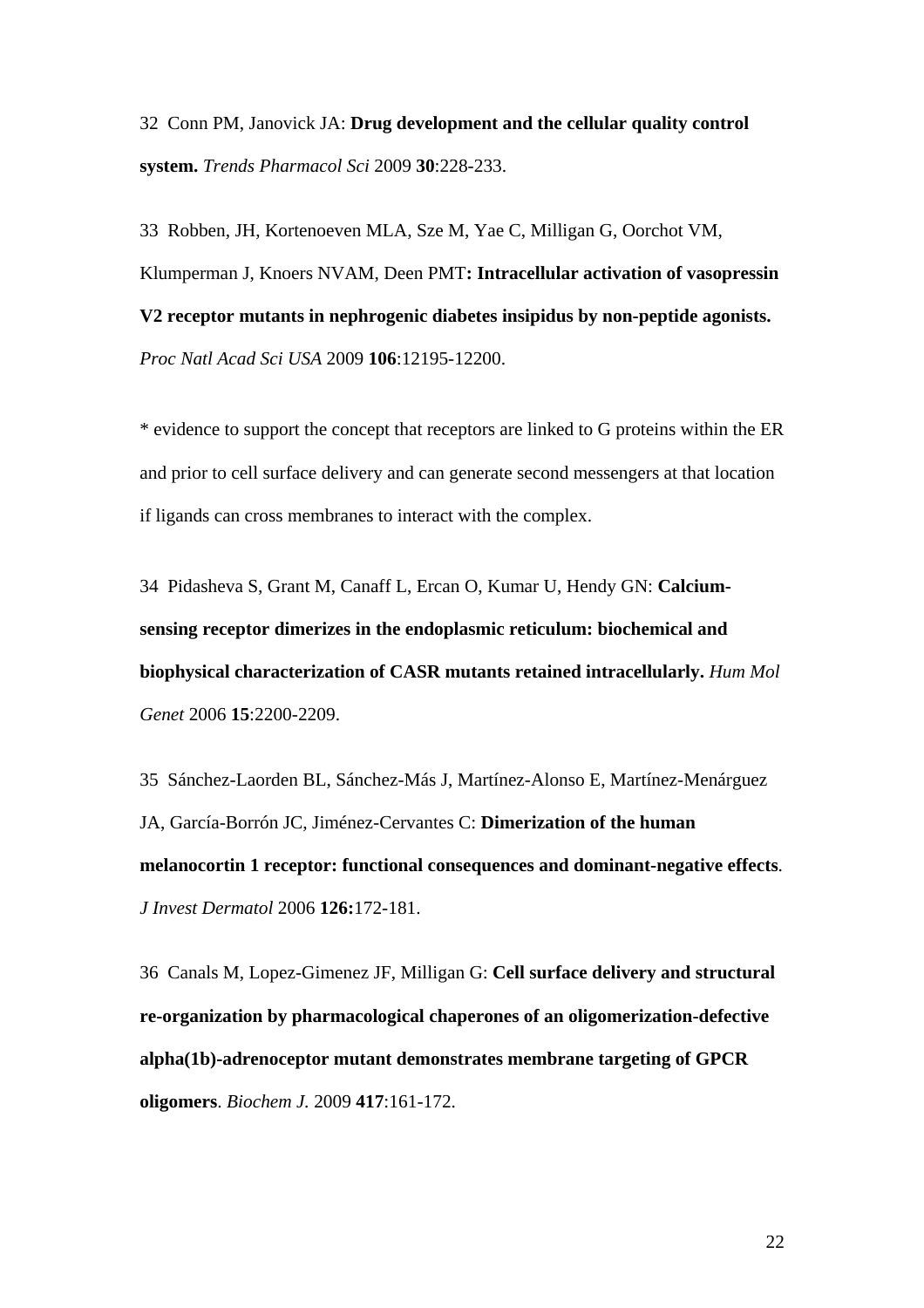\*\* Use of combinations of ER-retained and ligand-binding deficient mutants of a receptor to demonstrate that receptor traffic from the ER to the cell surface as an dimeric/oligomeric complex.

37 Lopez-Gimenez JF, Canals M, Pediani JD, Milligan G: **[The alpha1b](http://www.ncbi.nlm.nih.gov/pubmed/17220353?ordinalpos=5&itool=EntrezSystem2.PEntrez.Pubmed.Pubmed_ResultsPanel.Pubmed_DefaultReportPanel.Pubmed_RVDocSum)[adrenoceptor exists as a higher-order oligomer: effective oligomerization is](http://www.ncbi.nlm.nih.gov/pubmed/17220353?ordinalpos=5&itool=EntrezSystem2.PEntrez.Pubmed.Pubmed_ResultsPanel.Pubmed_DefaultReportPanel.Pubmed_RVDocSum)  [required for receptor maturation, surface delivery, and function.](http://www.ncbi.nlm.nih.gov/pubmed/17220353?ordinalpos=5&itool=EntrezSystem2.PEntrez.Pubmed.Pubmed_ResultsPanel.Pubmed_DefaultReportPanel.Pubmed_RVDocSum)** *Mol Pharmacol* 2007 **71:**1015-1029.

38 Vidi PA, Watts VJ: **[Fluorescent and bioluminescent protein-fragment](http://www.ncbi.nlm.nih.gov/pubmed/19141658?ordinalpos=3&itool=EntrezSystem2.PEntrez.Pubmed.Pubmed_ResultsPanel.Pubmed_DefaultReportPanel.Pubmed_RVDocSum)  [complementation assays in the study of G protein-coupled receptor](http://www.ncbi.nlm.nih.gov/pubmed/19141658?ordinalpos=3&itool=EntrezSystem2.PEntrez.Pubmed.Pubmed_ResultsPanel.Pubmed_DefaultReportPanel.Pubmed_RVDocSum)  [oligomerization and signaling](http://www.ncbi.nlm.nih.gov/pubmed/19141658?ordinalpos=3&itool=EntrezSystem2.PEntrez.Pubmed.Pubmed_ResultsPanel.Pubmed_DefaultReportPanel.Pubmed_RVDocSum)**. *Mol Pharmacol* 2009 **75**:733-739.

39 Ilien B, Glasser N, Clamme JP, Didier P, Piemont E, Chinnappan R, Daval SB, Galzi JL, Mely Y: **[Pirenzepine promotes the dimerization of muscarinic M1](http://www.ncbi.nlm.nih.gov/pubmed/19451648?ordinalpos=1&itool=EntrezSystem2.PEntrez.Pubmed.Pubmed_ResultsPanel.Pubmed_DefaultReportPanel.Pubmed_RVDocSum)  [receptors through a three-step binding process](http://www.ncbi.nlm.nih.gov/pubmed/19451648?ordinalpos=1&itool=EntrezSystem2.PEntrez.Pubmed.Pubmed_ResultsPanel.Pubmed_DefaultReportPanel.Pubmed_RVDocSum)**. *J Biol Chem* 2009 **284**:19533- 19543.

40 Kobayashi H, Ogawa K, Yao R, Lichtarge O, Bouvier M: **[Functional rescue of](http://www.ncbi.nlm.nih.gov/pubmed/19515093?ordinalpos=1&itool=EntrezSystem2.PEntrez.Pubmed.Pubmed_ResultsPanel.Pubmed_DefaultReportPanel.Pubmed_RVDocSum)  [beta-adrenoceptor dimerization and trafficking by pharmacological chaperones](http://www.ncbi.nlm.nih.gov/pubmed/19515093?ordinalpos=1&itool=EntrezSystem2.PEntrez.Pubmed.Pubmed_ResultsPanel.Pubmed_DefaultReportPanel.Pubmed_RVDocSum)**. *Traffic* 2009 **10**:1019-1033.

\*\* Identification of residues in TMD IV of the β1-adrenoceptor that modulate the effectiveness of dimerisation, that this results in ER trapping and that recovery of organisational structure following binding of a pharmacological chaperone promotes receptor trafficking.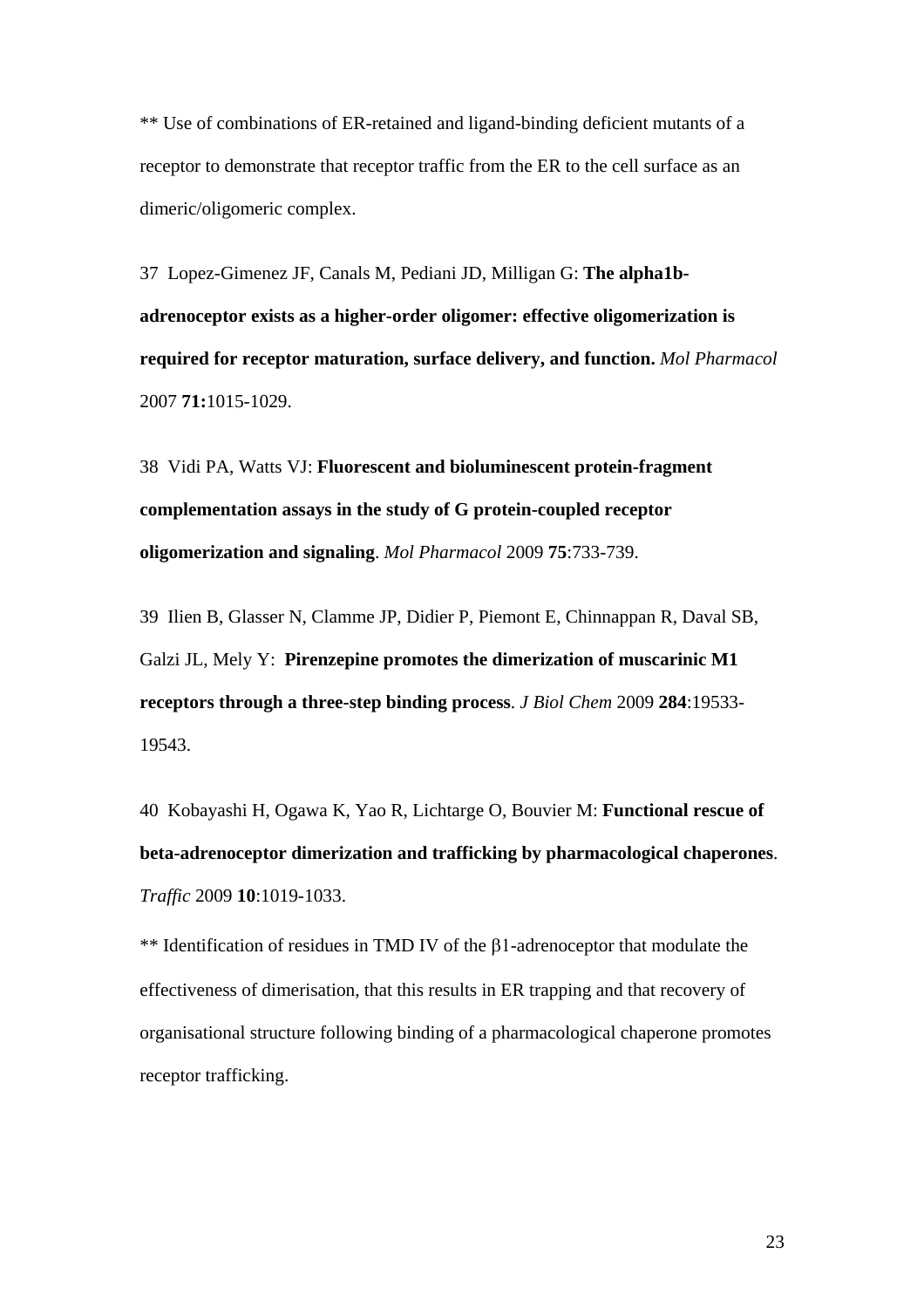41 Kong MM, Fan T, Varghese G, O'dowd BF, George SR: **[Agonist-induced cell](http://www.ncbi.nlm.nih.gov/pubmed/16597839?ordinalpos=3&itool=EntrezSystem2.PEntrez.Pubmed.Pubmed_ResultsPanel.Pubmed_DefaultReportPanel.Pubmed_RVDocSum)  [surface trafficking of an intracellularly sequestered D1 dopamine receptor](http://www.ncbi.nlm.nih.gov/pubmed/16597839?ordinalpos=3&itool=EntrezSystem2.PEntrez.Pubmed.Pubmed_ResultsPanel.Pubmed_DefaultReportPanel.Pubmed_RVDocSum)  [homo-oligomer.](http://www.ncbi.nlm.nih.gov/pubmed/16597839?ordinalpos=3&itool=EntrezSystem2.PEntrez.Pubmed.Pubmed_ResultsPanel.Pubmed_DefaultReportPanel.Pubmed_RVDocSum)** *Mol Pharmacol* 2006 **70**:78-89.

42 Vidi PA, Chen J, Irudayaraj JM, Watts VJ: **[Adenosine A\(2A\) receptors assemble](http://www.ncbi.nlm.nih.gov/pubmed/19013155?ordinalpos=7&itool=EntrezSystem2.PEntrez.Pubmed.Pubmed_ResultsPanel.Pubmed_DefaultReportPanel.Pubmed_RVDocSum)  [into higher-order oligomers at the plasma membrane.](http://www.ncbi.nlm.nih.gov/pubmed/19013155?ordinalpos=7&itool=EntrezSystem2.PEntrez.Pubmed.Pubmed_ResultsPanel.Pubmed_DefaultReportPanel.Pubmed_RVDocSum)** *FEBS Lett* 2008 **582**:3985- 3990.

43 Wang HX, Konopka JB: **[Identification of Amino Acids at Two Dimer Interface](http://www.ncbi.nlm.nih.gov/pubmed/19588927?ordinalpos=3&itool=EntrezSystem2.PEntrez.Pubmed.Pubmed_ResultsPanel.Pubmed_DefaultReportPanel.Pubmed_RVDocSum)  [Regions of the alpha-Factor Receptor \(Ste2\).](http://www.ncbi.nlm.nih.gov/pubmed/19588927?ordinalpos=3&itool=EntrezSystem2.PEntrez.Pubmed.Pubmed_ResultsPanel.Pubmed_DefaultReportPanel.Pubmed_RVDocSum)** *Biochemistry* 2009 Jul 9. [Epub ahead of print] PMID: 19588927

44 Han Y, Moreira IS, Urizar E, Weinstein H, Javitch JA: **[Allosteric communication](http://www.ncbi.nlm.nih.gov/pubmed/19648932?ordinalpos=2&itool=EntrezSystem2.PEntrez.Pubmed.Pubmed_ResultsPanel.Pubmed_DefaultReportPanel.Pubmed_RVDocSum)  [between protomers of dopamine class A GPCR dimers modulates activation.](http://www.ncbi.nlm.nih.gov/pubmed/19648932?ordinalpos=2&itool=EntrezSystem2.PEntrez.Pubmed.Pubmed_ResultsPanel.Pubmed_DefaultReportPanel.Pubmed_RVDocSum)** *Nat Chem Biol* 2009 **5**:688-695.

45 Suzuki T, Namba K, Yamagishi R, Kaneko H, Haga T, Nakata H: **[A highly](http://www.ncbi.nlm.nih.gov/pubmed/19558453?ordinalpos=1&itool=EntrezSystem2.PEntrez.Pubmed.Pubmed_ResultsPanel.Pubmed_DefaultReportPanel.Pubmed_RVDocSum)  [conserved tryptophan residue in the fourth transmembrane domain of the A](http://www.ncbi.nlm.nih.gov/pubmed/19558453?ordinalpos=1&itool=EntrezSystem2.PEntrez.Pubmed.Pubmed_ResultsPanel.Pubmed_DefaultReportPanel.Pubmed_RVDocSum)  [adenosine receptor is essential for ligand binding but not receptor](http://www.ncbi.nlm.nih.gov/pubmed/19558453?ordinalpos=1&itool=EntrezSystem2.PEntrez.Pubmed.Pubmed_ResultsPanel.Pubmed_DefaultReportPanel.Pubmed_RVDocSum)  [homodimerization.](http://www.ncbi.nlm.nih.gov/pubmed/19558453?ordinalpos=1&itool=EntrezSystem2.PEntrez.Pubmed.Pubmed_ResultsPanel.Pubmed_DefaultReportPanel.Pubmed_RVDocSum)** *J Neurochem* 2009 **110**:1352-1362.

46 Paila YD, Tiwari S, Chattopadhyay A: **[Are specific nonannular cholesterol](http://www.ncbi.nlm.nih.gov/pubmed/19111523?ordinalpos=2&itool=EntrezSystem2.PEntrez.Pubmed.Pubmed_ResultsPanel.Pubmed_DefaultReportPanel.Pubmed_RVDocSum)  [binding sites present in G-protein coupled receptors?](http://www.ncbi.nlm.nih.gov/pubmed/19111523?ordinalpos=2&itool=EntrezSystem2.PEntrez.Pubmed.Pubmed_ResultsPanel.Pubmed_DefaultReportPanel.Pubmed_RVDocSum)** *Biochim Biophys Acta* 2009 **1788**:295-302.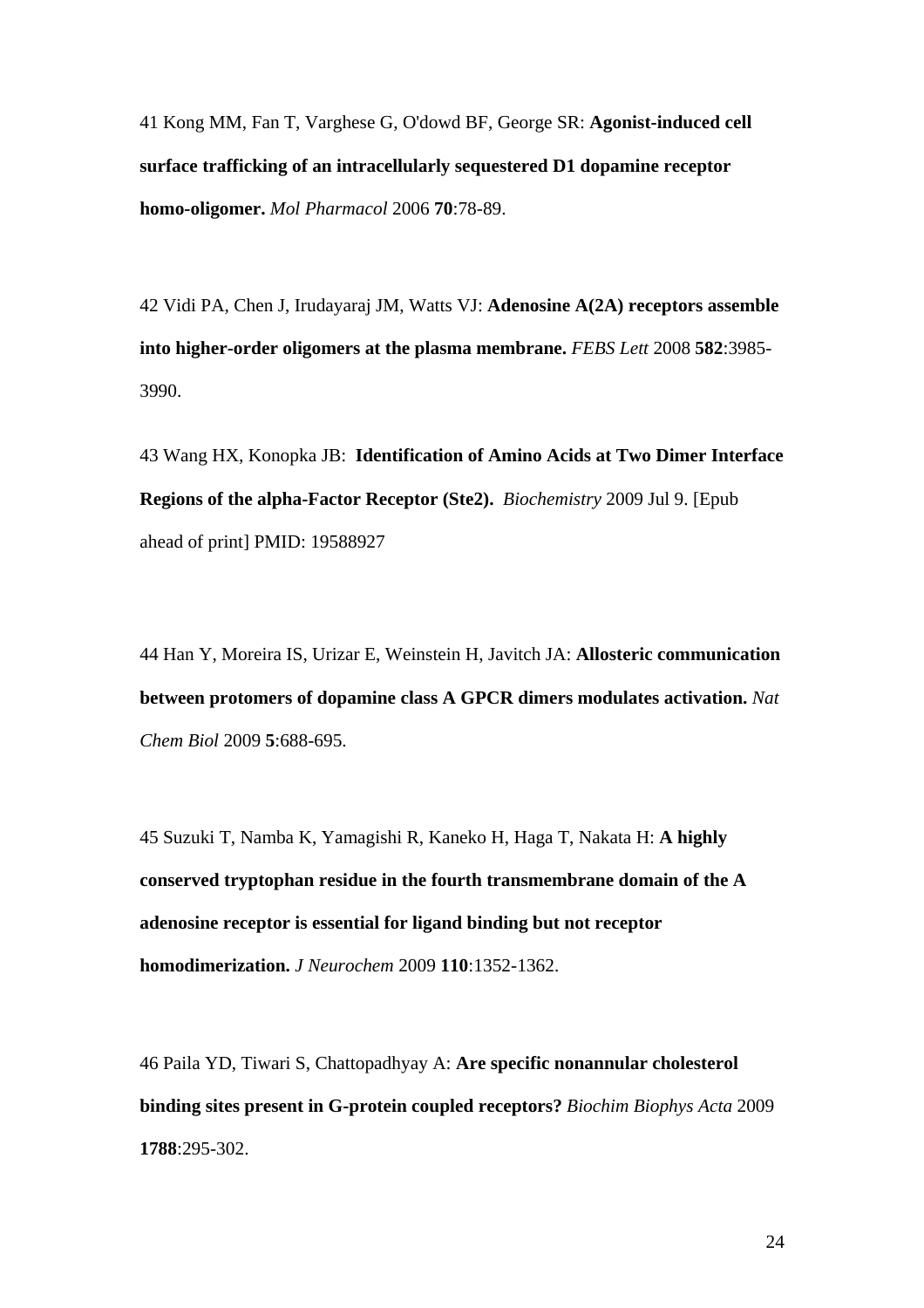47 Wang J, He L, Combs CA, Roderiquez G, Norcross MA: **[Dimerization of](http://www.ncbi.nlm.nih.gov/pubmed/17041091?ordinalpos=70&itool=EntrezSystem2.PEntrez.Pubmed.Pubmed_ResultsPanel.Pubmed_DefaultReportPanel.Pubmed_RVDocSum)  [CXCR4 in living malignant cells: control of cell migration by a synthetic peptide](http://www.ncbi.nlm.nih.gov/pubmed/17041091?ordinalpos=70&itool=EntrezSystem2.PEntrez.Pubmed.Pubmed_ResultsPanel.Pubmed_DefaultReportPanel.Pubmed_RVDocSum)  [that reduces homologous CXCR4 interactions.](http://www.ncbi.nlm.nih.gov/pubmed/17041091?ordinalpos=70&itool=EntrezSystem2.PEntrez.Pubmed.Pubmed_ResultsPanel.Pubmed_DefaultReportPanel.Pubmed_RVDocSum)** *Mol Cancer Ther* 2006 **5**:2474- 2483.

48 Appelbe S, Milligan G. **[Chapter 10. Hetero-oligomerization of chemokine](http://www.ncbi.nlm.nih.gov/pubmed/19480921?ordinalpos=1&itool=EntrezSystem2.PEntrez.Pubmed.Pubmed_ResultsPanel.Pubmed_DefaultReportPanel.Pubmed_RVDocSum)  [receptors.](http://www.ncbi.nlm.nih.gov/pubmed/19480921?ordinalpos=1&itool=EntrezSystem2.PEntrez.Pubmed.Pubmed_ResultsPanel.Pubmed_DefaultReportPanel.Pubmed_RVDocSum)** *Methods Enzymol* 2009 **461**:207-225.

49 Harikumar KG, Morfis MM, Sexton PM, Miller LJ: **[Pattern of intra-family](http://www.ncbi.nlm.nih.gov/pubmed/18401761?ordinalpos=5&itool=EntrezSystem2.PEntrez.Pubmed.Pubmed_ResultsPanel.Pubmed_DefaultReportPanel.Pubmed_RVDocSum)  [hetero-oligomerization involving the G-protein-coupled secretin receptor.](http://www.ncbi.nlm.nih.gov/pubmed/18401761?ordinalpos=5&itool=EntrezSystem2.PEntrez.Pubmed.Pubmed_ResultsPanel.Pubmed_DefaultReportPanel.Pubmed_RVDocSum)** *J Mol Neurosci* 2008 **36**:279-285.

50 Harikumar KG, Pinon DI, Miller LJ: **[Transmembrane segment IV contributes a](http://www.ncbi.nlm.nih.gov/pubmed/17726027?ordinalpos=2&itool=EntrezSystem2.PEntrez.Pubmed.Pubmed_ResultsPanel.Pubmed_DefaultReportPanel.Pubmed_RVDocSum)  [functionally important interface for oligomerization of the Class II G protein](http://www.ncbi.nlm.nih.gov/pubmed/17726027?ordinalpos=2&itool=EntrezSystem2.PEntrez.Pubmed.Pubmed_ResultsPanel.Pubmed_DefaultReportPanel.Pubmed_RVDocSum)[coupled secretin receptor.](http://www.ncbi.nlm.nih.gov/pubmed/17726027?ordinalpos=2&itool=EntrezSystem2.PEntrez.Pubmed.Pubmed_ResultsPanel.Pubmed_DefaultReportPanel.Pubmed_RVDocSum)** *J Biol Chem* 2007 **282**:30363-30372.

51 Harikumar KG, Happs RM, Miller LJ: **[Dimerization in the absence of higher](http://www.ncbi.nlm.nih.gov/pubmed/18680717?ordinalpos=3&itool=EntrezSystem2.PEntrez.Pubmed.Pubmed_ResultsPanel.Pubmed_DefaultReportPanel.Pubmed_RVDocSum)[order oligomerization of the G protein-coupled secretin receptor.](http://www.ncbi.nlm.nih.gov/pubmed/18680717?ordinalpos=3&itool=EntrezSystem2.PEntrez.Pubmed.Pubmed_ResultsPanel.Pubmed_DefaultReportPanel.Pubmed_RVDocSum)** *Biochim Biophys Acta* 2008 **1778**:2555-2563.

52 Gao F, Harikumar KG, Dong M, Lam PC, Sexton PM, Christopoulos A, Bordner A, Abagyan R, Miller LJ: **[Functional importance of a structurally distinct](http://www.ncbi.nlm.nih.gov/pubmed/19429716?ordinalpos=1&itool=EntrezSystem2.PEntrez.Pubmed.Pubmed_ResultsPanel.Pubmed_DefaultReportPanel.Pubmed_RVDocSum)  [homodimeric complex of the family B G protein-coupled secretin receptor.](http://www.ncbi.nlm.nih.gov/pubmed/19429716?ordinalpos=1&itool=EntrezSystem2.PEntrez.Pubmed.Pubmed_ResultsPanel.Pubmed_DefaultReportPanel.Pubmed_RVDocSum)** *Mol Pharmacol* 2009, **76**:264-274.

\*\* Using combinations of mutagenesis and a peptide corresponding to TMD IV the authors suggest means to limit production of dimers of class B receptors in cells and